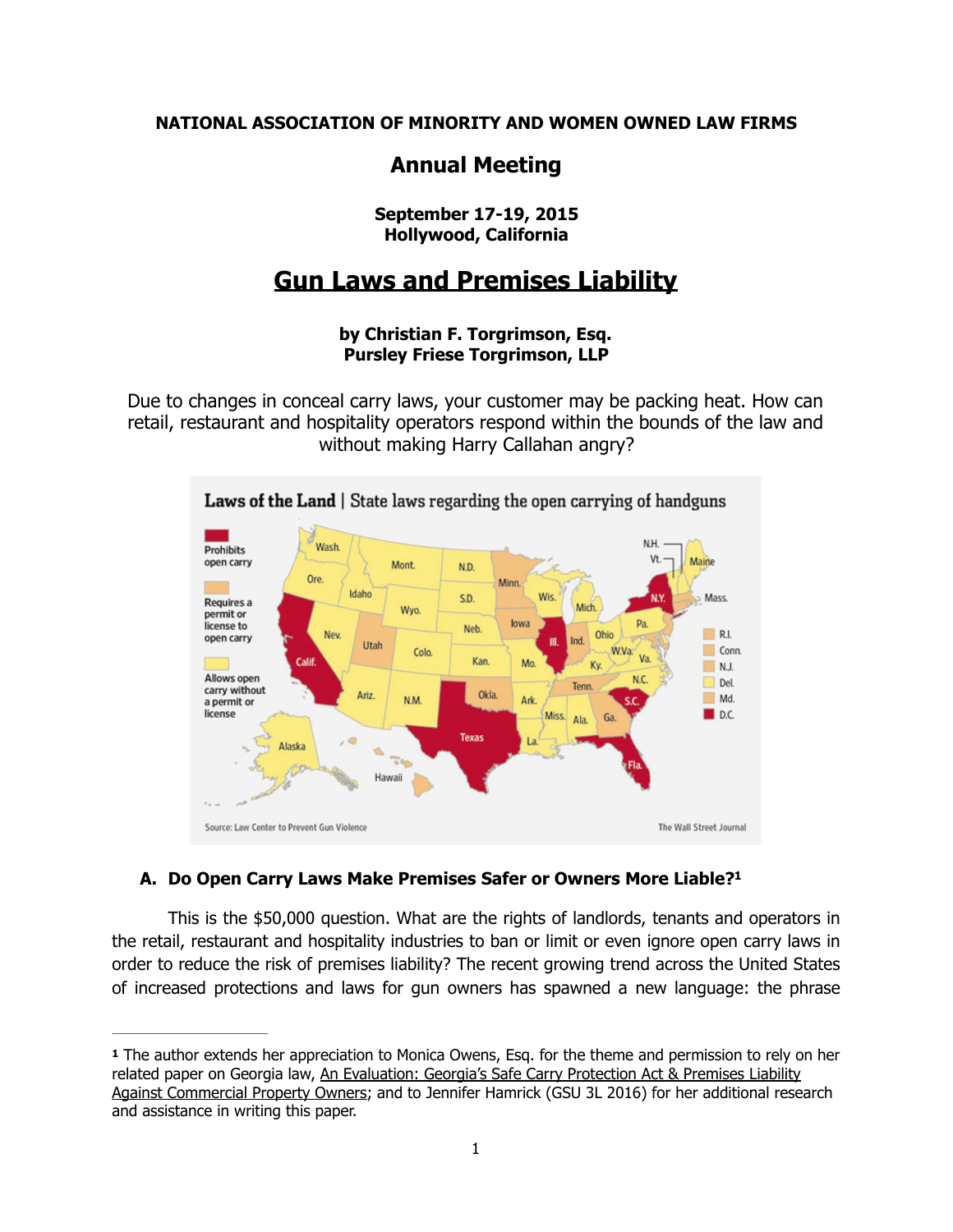<span id="page-1-6"></span>"open carry" generally refers to the practice of "openly carrying a firearm in public", as distinguished from concealed carry, where firearms cannot be seen by the casual observer.<sup>[2](#page-1-0)</sup>

<span id="page-1-7"></span>As an exception, some gun carry laws allow certain property owners to decide whether to authorize persons to possess guns on their premises. This includes private property owners or persons in legal control of private property through a lease, rental agreement, licensing agreement, contract, or any other agreement to control access to such private property.[3](#page-1-1) This same right applies to those in possession of private property that also are employers. Even in some "open carry" states, businesses are allowed to ban guns in their stores.[4](#page-1-2) A few national retailers have engaged in public discourse with gun owners and activists.[5](#page-1-3) Others have adopted a policy of following state and local laws and their own safety measures in their stores.[6](#page-1-4)

<span id="page-1-10"></span><span id="page-1-9"></span><span id="page-1-8"></span> The intersection between open carry laws and premises liability laws has not been fully evaluated. The debate boils down to whether the presence of guns provides greater protection to law-abiding customers, or whether those same guns increase the chances of a violent event by criminals or even angry or unstable customers. Are property owners liable for gun related violence if customers are not permitted to carry for their own protection? If an owner allows guns on its premises, should it be liable if someone is injured? Prior to making the decision, property owners should evaluate their business models, customer base, and exposure to premises liability claims associated with allowing guns on their premises.

#### <span id="page-1-11"></span>**B. 50 State Survey of Open Carry Laws**

Open carry laws vary widely not only across state lines, but also across county and municipality boundaries. Not every jurisdiction that has adopted these laws permits private owners to ban guns in their stores whether open or concealed. To date, only six states and the District of Columbia ban entirely the practice of open carry. However, Texas recently passed a law that as of January 1, 2016, open carry of hand guns will be allowed with a valid concealed carry permit. In 2014, Georgia joined in by passing the "Safe Carry Protection Act", which expands the locations where individuals may be authorized to carry guns to include stores, restaurants, shopping centers and other privately owned retail establishments[.7](#page-1-5) Likewise, the federal government has joined in by debating various forms of legislation including the Open Carry Firearms Freedom Act, passed by the Senate in 2014. Twelve states permit open carry of

<span id="page-1-0"></span><sup>&</sup>lt;sup>2</sup> The Associated Press (February 28, 2010). ["Gun supporters cheer Starbucks policy"](http://www2.tbo.com/news/breaking-news/2010/feb/28/gun-supporters-cheer-starbucks-policy-ar-76042/).

<span id="page-1-1"></span> $3$   $E.g.,$  O.C.G.A. § 16-11-126 (d) and O.C.G.A. § 16-11-127 (c).

<span id="page-1-2"></span><sup>&</sup>lt;sup>4</sup> The Associated Press (February 28, 2010), ["Gun supporters cheer Starbucks policy"](http://www2.tbo.com/news/breaking-news/2010/feb/28/gun-supporters-cheer-starbucks-policy-ar-76042/); USA Today (July 13, 2015), "Whataburger takes stand against Texas open carry law."

<span id="page-1-3"></span><sup>&</sup>lt;sup>[5](#page-1-9)</sup> The Wall Street Journal (August 22, 2014), "Map: Where is 'Open Carry' Legal?"

<span id="page-1-4"></span><sup>&</sup>lt;sup>6</sup> The Associated Press (February 28, 2010), ["Gun supporters cheer Starbucks policy"](http://www2.tbo.com/news/breaking-news/2010/feb/28/gun-supporters-cheer-starbucks-policy-ar-76042/).

<span id="page-1-5"></span><sup>&</sup>lt;sup>[7](#page-1-11)</sup> See O.C.G.A. §§ 16-11-126 (g); 16-11-127 (c); 16-11-127.1 (7) and (8); 16-11-130.2 (a) and (b); and 16-11-135 (b).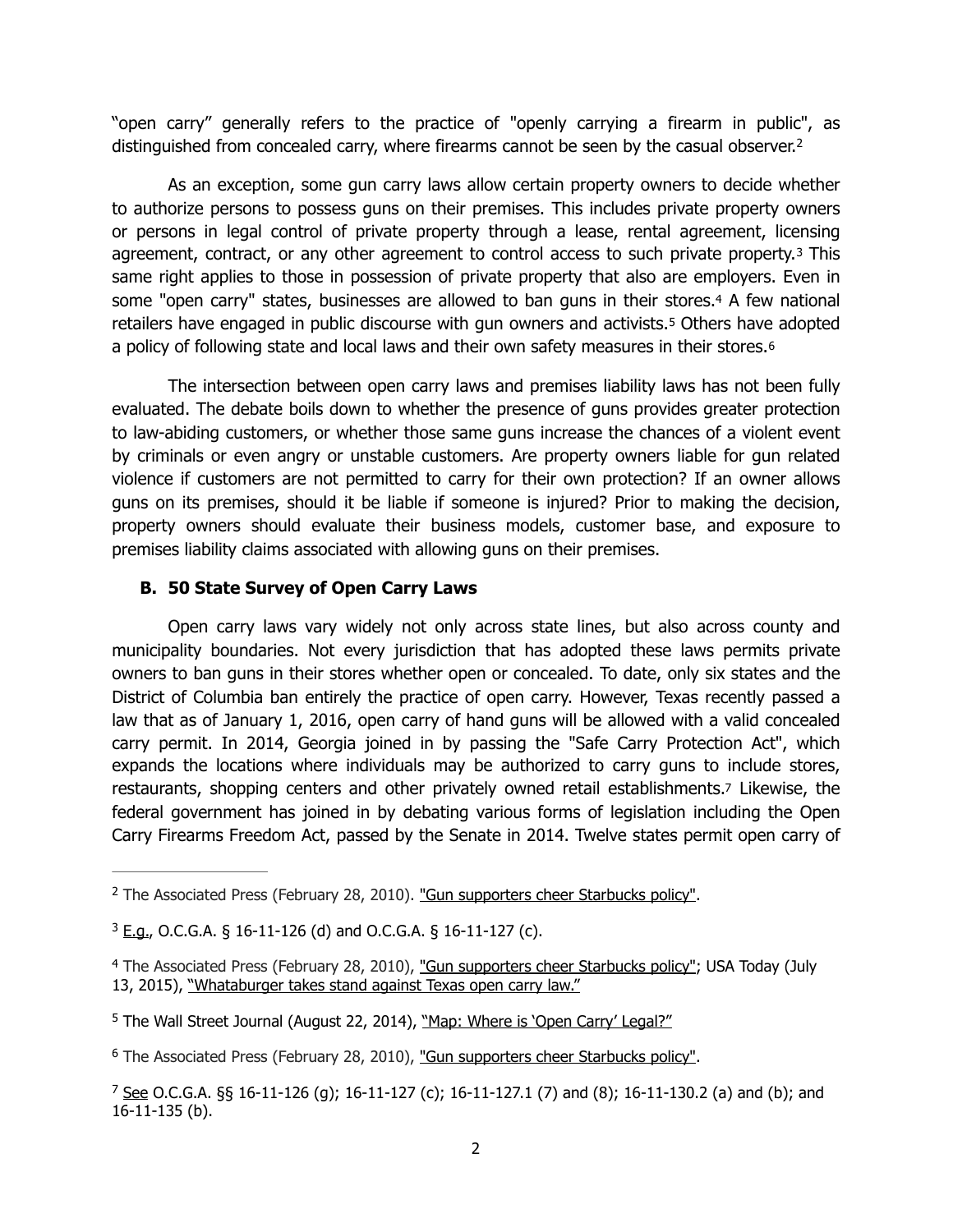<span id="page-2-3"></span><span id="page-2-2"></span>handgunswithout a permit or license. Thirteen states require varying degrees of permits.<sup>[8](#page-2-0)</sup> The table below charts the status of open carry laws around the United States:<sup>[9](#page-2-1)</sup>

| Status of open carry, by state or other jurisdiction |                       |                     |                      |                               |                                                                                                                                                                                                                                                                                                        |
|------------------------------------------------------|-----------------------|---------------------|----------------------|-------------------------------|--------------------------------------------------------------------------------------------------------------------------------------------------------------------------------------------------------------------------------------------------------------------------------------------------------|
| <b>Jurisdiction</b>                                  | <b>Permiss</b><br>ive | <b>Licen</b><br>sed | <b>Anomal</b><br>ous | Non-<br><b>Permiss</b><br>ive | <b>Notes</b>                                                                                                                                                                                                                                                                                           |
| Alabama                                              |                       |                     |                      |                               | Allows open carry without a permit or<br>license                                                                                                                                                                                                                                                       |
| Alaska                                               |                       |                     |                      |                               | Allows open carry without a permit or<br>license                                                                                                                                                                                                                                                       |
| Arizona                                              |                       |                     |                      |                               | Allows open carry without a permit or<br>license                                                                                                                                                                                                                                                       |
| Arkansas                                             |                       |                     |                      |                               | Allows open carry without a permit or<br>license                                                                                                                                                                                                                                                       |
| California                                           |                       |                     |                      |                               | Generally prohibited except in rural<br>counties with local ordinances allowing<br>open carry.                                                                                                                                                                                                         |
| Colorado                                             |                       |                     |                      |                               | Open carry without a license permitted<br>statewide, except in the City and County<br>of Denver (where open carry is prohibited<br>by local ordinances that pre-date<br>Colorado's statewide pre-emption law).                                                                                         |
| Connecticut                                          |                       |                     |                      |                               | Open carry with a valid pistol permit is<br>legal statewide. Courts have generally<br>ruled that issuing authorities must grant<br>pistol permits to qualified individuals who<br>have passed a criminal and mental health<br>background check and completed the<br>required firearms safety training. |
| Delaware                                             |                       |                     |                      |                               | No permit or special license required.                                                                                                                                                                                                                                                                 |
| District of<br>Columbia                              |                       |                     |                      |                               | Civilian open carry is not allowed in the<br>District of Columbia.                                                                                                                                                                                                                                     |
| Florida                                              |                       |                     |                      |                               | The constitutionality of the general ban on<br>open carry is currently being challenged in<br>court.                                                                                                                                                                                                   |
| Georgia                                              |                       |                     |                      |                               | Licenses granted on a Shall-Issue basis.                                                                                                                                                                                                                                                               |

<span id="page-2-0"></span><sup>[8](#page-2-2)</sup> The Washington Post (December 16, 2012). "The 6 craziest state gun laws".

<span id="page-2-1"></span><sup>&</sup>lt;sup>9</sup> See [https://en.wikipedia.org/wiki/Open\\_carry\\_in\\_the\\_United\\_States](https://en.wikipedia.org/wiki/Open_carry_in_the_United_States) and citations contained therein. See also The Wall Street Journal (August 22, 2014), "Map: Where is 'Open Carry' Legal?", [http://](http://blogs.wsj.com/numbers/map-where-is-open-carry-legal-1715/) [blogs.wsj.com/numbers/map-where-is-open-carry-legal-1715/](http://blogs.wsj.com/numbers/map-where-is-open-carry-legal-1715/).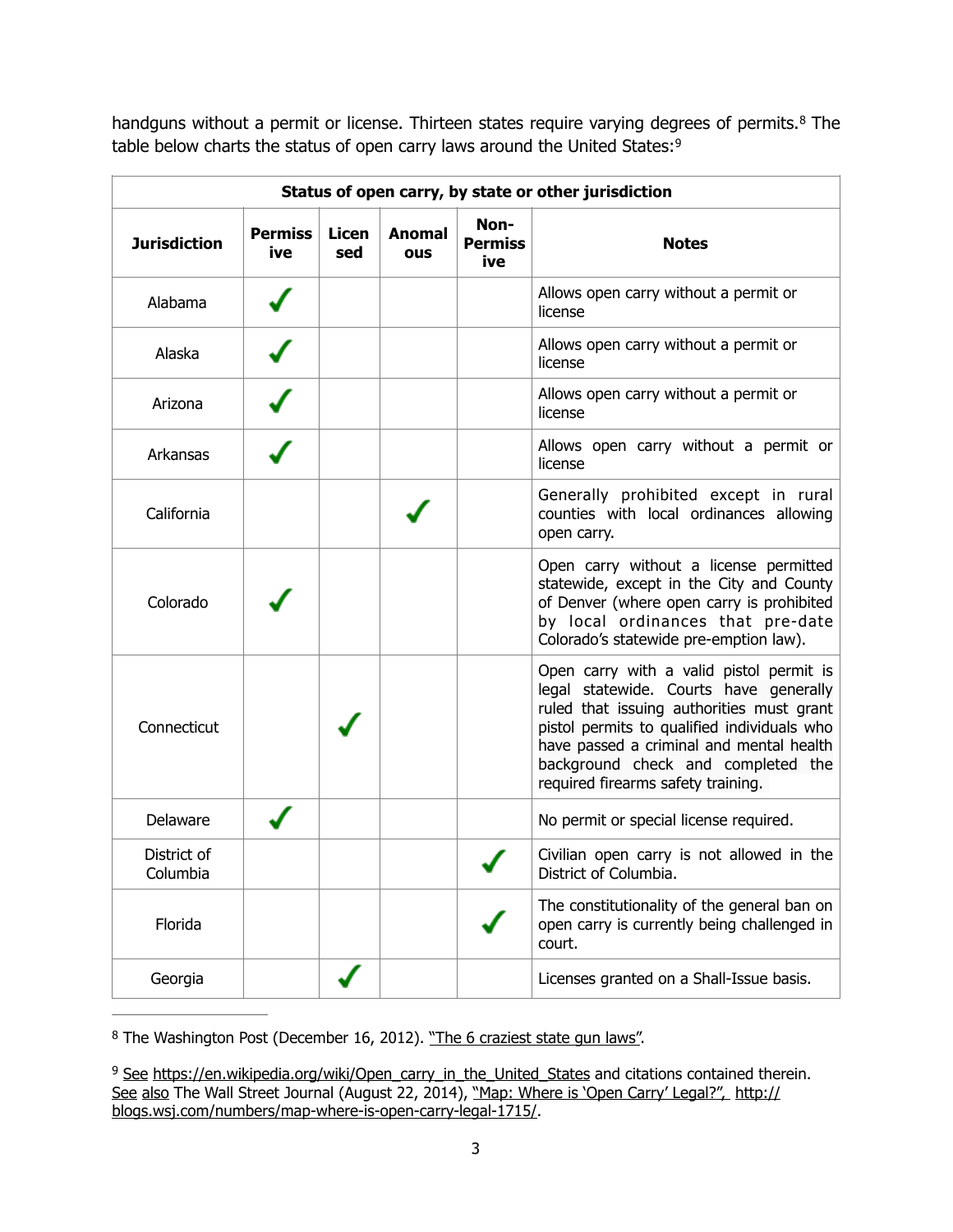| Status of open carry, by state or other jurisdiction |                       |                     |                      |                               |                                                                                                                                                                                                                                                                                                                                                                                                                                                                                                   |  |
|------------------------------------------------------|-----------------------|---------------------|----------------------|-------------------------------|---------------------------------------------------------------------------------------------------------------------------------------------------------------------------------------------------------------------------------------------------------------------------------------------------------------------------------------------------------------------------------------------------------------------------------------------------------------------------------------------------|--|
| <b>Jurisdiction</b>                                  | <b>Permiss</b><br>ive | <b>Licen</b><br>sed | <b>Anomal</b><br>ous | Non-<br><b>Permiss</b><br>ive | <b>Notes</b>                                                                                                                                                                                                                                                                                                                                                                                                                                                                                      |  |
| Hawaii                                               |                       |                     |                      | In<br>practice                | Licenses rarely issued to ordinary citizens.<br>Licenses valid in the issuing county only.                                                                                                                                                                                                                                                                                                                                                                                                        |  |
| Idaho                                                |                       |                     |                      |                               |                                                                                                                                                                                                                                                                                                                                                                                                                                                                                                   |  |
| Illinois                                             |                       |                     |                      |                               |                                                                                                                                                                                                                                                                                                                                                                                                                                                                                                   |  |
| Indiana                                              |                       |                     |                      |                               | Licenses granted on a shall issue basis.<br>Preemption law enacted in 2011. Indiana<br>recognizes firearms carry licenses issued<br>by all other states.                                                                                                                                                                                                                                                                                                                                          |  |
| Iowa                                                 |                       |                     |                      |                               |                                                                                                                                                                                                                                                                                                                                                                                                                                                                                                   |  |
| Kansas                                               |                       |                     |                      |                               |                                                                                                                                                                                                                                                                                                                                                                                                                                                                                                   |  |
| Kentucky                                             |                       |                     |                      |                               |                                                                                                                                                                                                                                                                                                                                                                                                                                                                                                   |  |
| Louisiana                                            |                       |                     |                      |                               | Open carry is legal in Louisiana. Per<br>Attorney General Opinion No. 78-0795:<br>"the carrying of an exposed handgun is<br>not illegal, except as provided in LSA R.S.<br>14:95.1. state has preempted the<br>legislative control and has implicitly<br>authorized the carrying of unconcealed<br>weapons. Therefore, an ordinance enacted<br>by a Parish and/or Municipality regulating<br>the carrying of exposed handguns would<br>be without effect as being in conflict with<br>State Law." |  |
| Maine                                                |                       |                     |                      |                               |                                                                                                                                                                                                                                                                                                                                                                                                                                                                                                   |  |
| Maryland                                             |                       |                     |                      | In<br>practice                | Licenses are rarely issued to ordinary<br>citizens. However, no permit is required to<br>openly carry a rifle or shotgun.                                                                                                                                                                                                                                                                                                                                                                         |  |
| Massachusetts                                        |                       |                     |                      | In<br>practice                | Pistol permits are issued by local<br>authorities on a "may-issue basis." Ability<br>to obtain a pistol permit varies between<br>localities. In practice, open carry is highly<br>discouraged by authorities, and one may<br>be charged with Disorderly Conduct or<br>Breach of Peace if open carry causes<br>public alarm.                                                                                                                                                                       |  |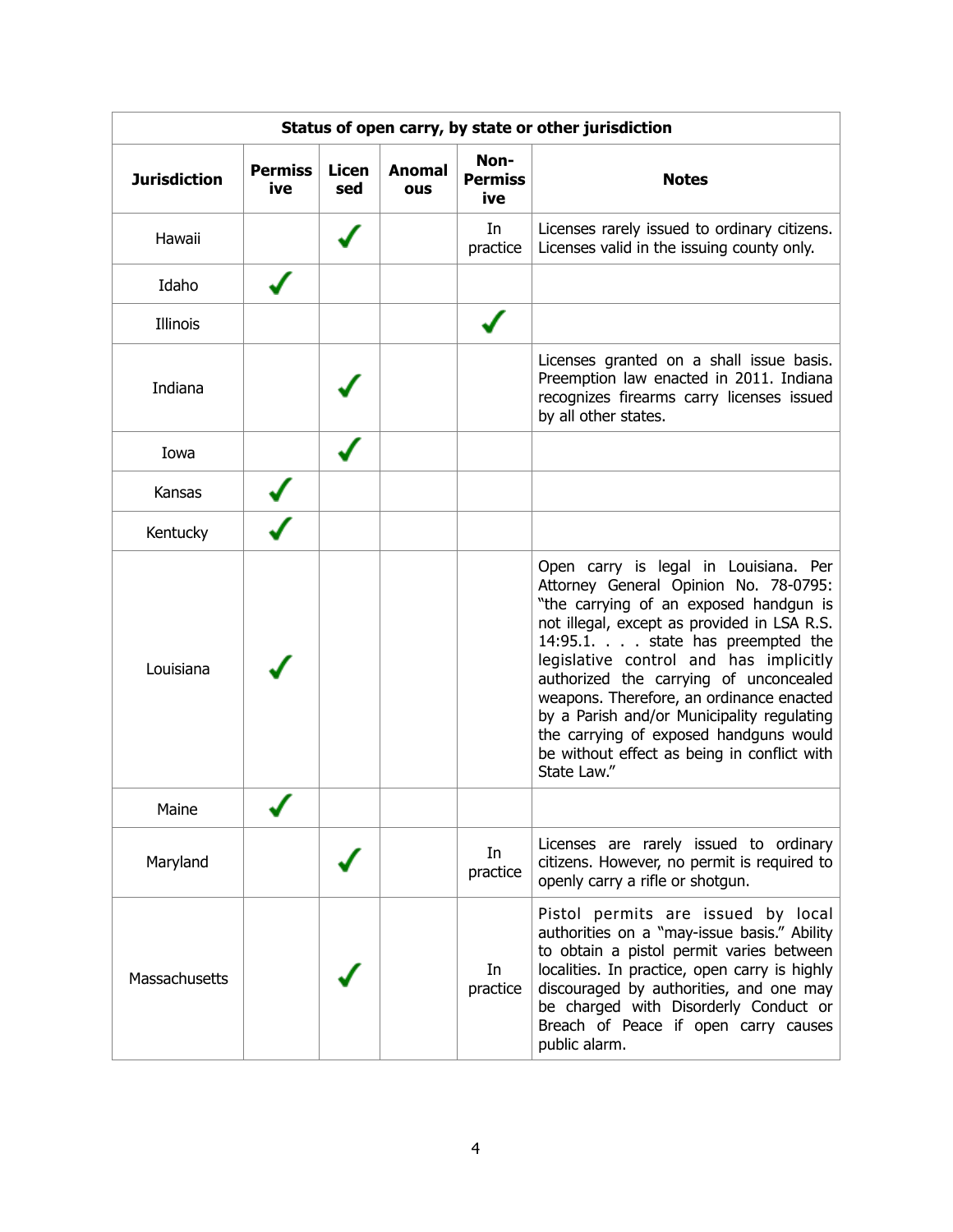| Status of open carry, by state or other jurisdiction |                       |                     |                      |                               |                                                                                                                                                                                                                                                            |  |
|------------------------------------------------------|-----------------------|---------------------|----------------------|-------------------------------|------------------------------------------------------------------------------------------------------------------------------------------------------------------------------------------------------------------------------------------------------------|--|
| <b>Jurisdiction</b>                                  | <b>Permiss</b><br>ive | <b>Licen</b><br>sed | <b>Anomal</b><br>ous | Non-<br><b>Permiss</b><br>ive | <b>Notes</b>                                                                                                                                                                                                                                               |  |
| Michigan                                             |                       |                     |                      |                               | No License needed for open carry (not in a<br>Vehicle). A valid Concealed Pistol License<br>(CPL) is required to carry in a vehicle and<br>are granted on a "shall-issue" basis.                                                                           |  |
| Minnesota                                            |                       |                     |                      |                               | Licenses are granted on a "shall-issue"<br>basis.                                                                                                                                                                                                          |  |
| Mississippi                                          |                       |                     |                      |                               |                                                                                                                                                                                                                                                            |  |
| Missouri                                             |                       |                     |                      |                               | Concealed carry license required.                                                                                                                                                                                                                          |  |
| Montana                                              |                       |                     |                      |                               |                                                                                                                                                                                                                                                            |  |
| Nebraska                                             |                       |                     |                      |                               |                                                                                                                                                                                                                                                            |  |
| Nevada                                               |                       |                     |                      |                               |                                                                                                                                                                                                                                                            |  |
| New Hampshire                                        |                       |                     |                      |                               |                                                                                                                                                                                                                                                            |  |
| New Jersey                                           |                       |                     |                      | In<br>practice                | Licenses rarely granted to ordinary<br>citizens. Open carry of long guns<br>prohibited.                                                                                                                                                                    |  |
| <b>New Mexico</b>                                    |                       |                     |                      |                               | State law does not preempt tribal laws on<br>Native American reservations, except<br>when traversing a reservation on a state-<br>owned highway. Some tribes do not<br>permit open carry, while some others may<br>require a tribal permit for open carry. |  |
| New York                                             |                       |                     |                      |                               | Some rural counties issue permits for open<br>carry (valid in the issuing county only).<br>Open carry of long guns prohibited in<br>most places, except while hunting in<br>designated game reserves during open<br>seasons.                               |  |
| North Carolina                                       |                       |                     |                      |                               |                                                                                                                                                                                                                                                            |  |
| North Dakota                                         |                       |                     |                      |                               |                                                                                                                                                                                                                                                            |  |
| Ohio                                                 |                       |                     |                      |                               | Ohio is an open carry state. Open carry is<br>not permitted in vehicles without a<br>Concealed Handgun License.                                                                                                                                            |  |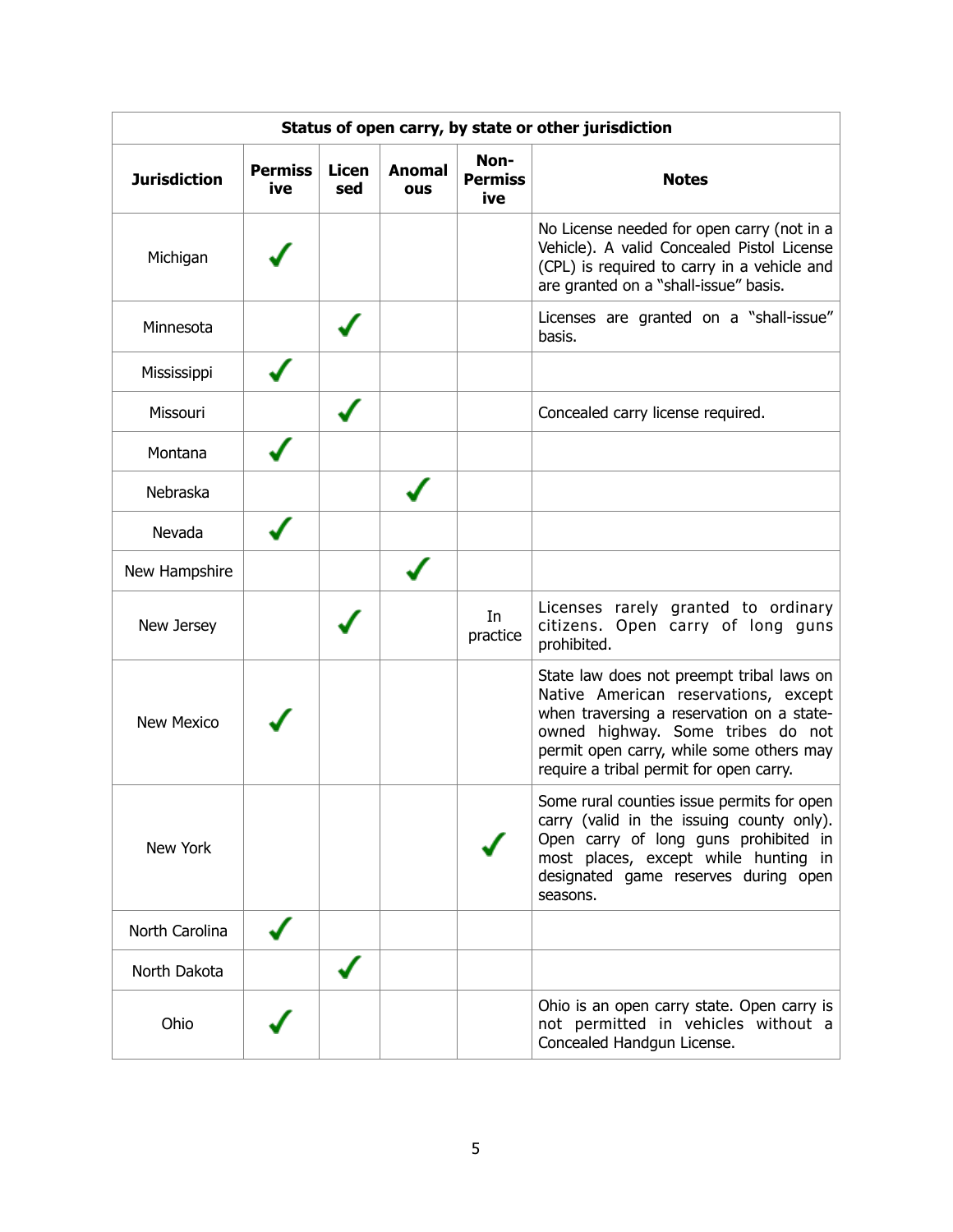| Status of open carry, by state or other jurisdiction |                       |                                |                      |                               |                                                                                                                                                                                                                                    |  |
|------------------------------------------------------|-----------------------|--------------------------------|----------------------|-------------------------------|------------------------------------------------------------------------------------------------------------------------------------------------------------------------------------------------------------------------------------|--|
| <b>Jurisdiction</b>                                  | <b>Permiss</b><br>ive | <b>Licen</b><br>sed            | <b>Anomal</b><br>ous | Non-<br><b>Permiss</b><br>ive | <b>Notes</b>                                                                                                                                                                                                                       |  |
| Oklahoma                                             |                       |                                |                      |                               | Residents of permitless carry states may<br>openly carry without a license with a valid<br>ID from their home state.                                                                                                               |  |
| Oregon                                               |                       |                                |                      |                               | Some more populous locations (Portland,<br>Salem, etc.) have ordinances restricting<br>open carry. Persons with concealed carry<br>licenses are exempt from local open carry<br>restrictions.                                      |  |
| Pennsylvania                                         |                       |                                |                      |                               | License to carry needed to open carry in a<br>motor vehicle or in a city of the first class<br>(pop over 1,000,000-currently only<br>Philadelphia falls into this category).                                                       |  |
| Rhode Island                                         |                       |                                |                      |                               | Open carry of handguns permitted with<br>permit issued by the Attorney General's<br>Office. No permit required to carry long<br>guns.                                                                                              |  |
| South Carolina                                       |                       |                                |                      |                               |                                                                                                                                                                                                                                    |  |
| South Dakota                                         |                       |                                |                      |                               |                                                                                                                                                                                                                                    |  |
| Tennessee                                            |                       |                                |                      |                               |                                                                                                                                                                                                                                    |  |
| <b>Texas</b>                                         |                       | **Jan<br>1,<br>2016*<br>$\ast$ |                      |                               | As of 29 May 2015, Texas lawmakers have<br>approved licensed open carry of<br>handguns, and on the 13th of June, 2015<br>Governor Abbott signed Bill 910 Into law.                                                                 |  |
| Utah                                                 |                       |                                |                      |                               | A license is required to openly carry a<br>loaded firearm (e.g., a live round of<br>ammunition in the firing chamber of the<br>weapon). No license necessary when the<br>weapon is unloaded and exposed.                           |  |
| Vermont                                              |                       |                                |                      |                               |                                                                                                                                                                                                                                    |  |
| Virginia                                             |                       |                                |                      |                               |                                                                                                                                                                                                                                    |  |
| Washington                                           |                       |                                |                      |                               | Open Carry is legal without a license, but<br>to carry a handgun loaded in a vehicle one<br>needs a concealed pistol license (CPL).<br>Carry of loaded rifles and shotguns in<br>vehicles is also restricted, per RCW<br>77.15.460 |  |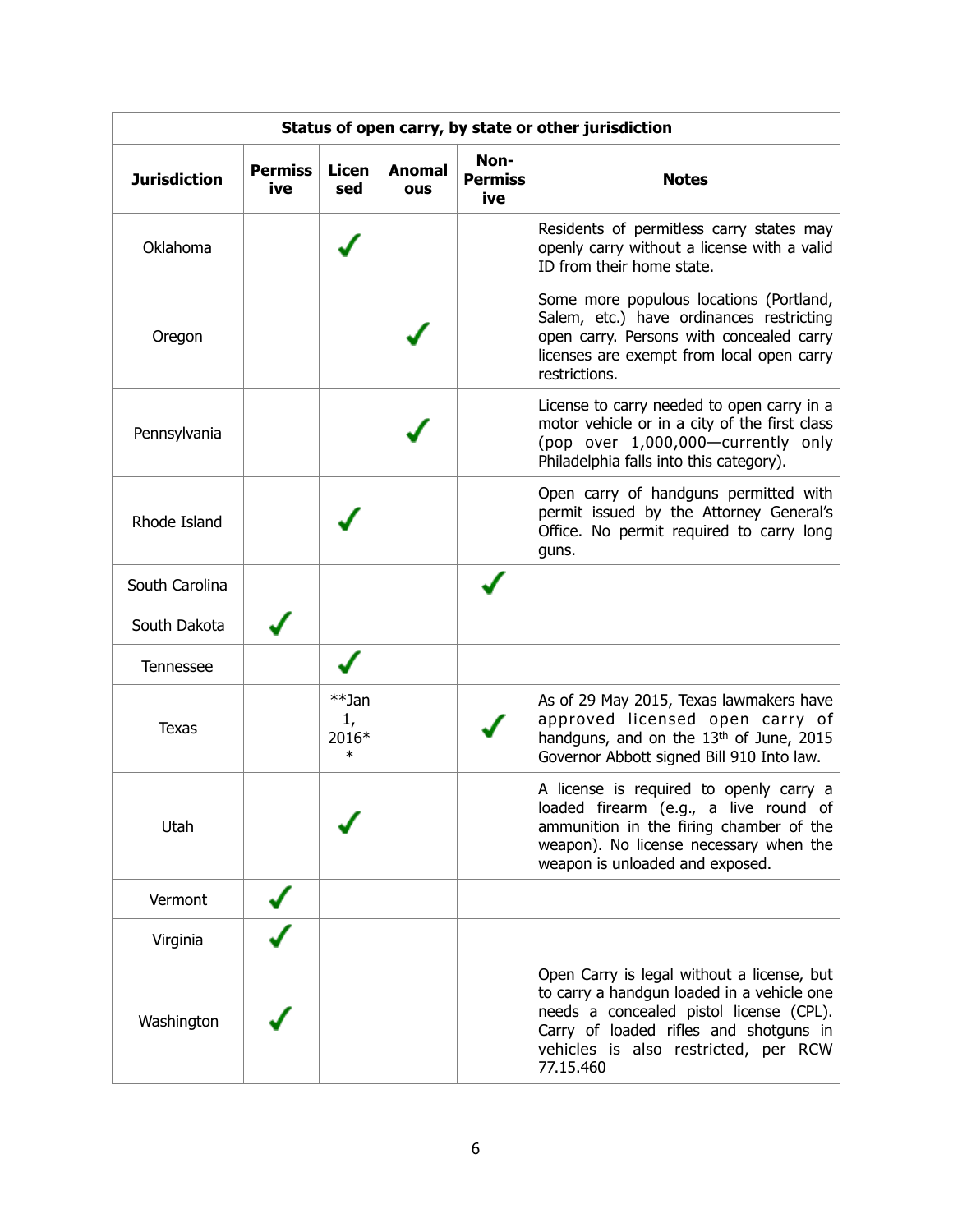| Status of open carry, by state or other jurisdiction |                       |              |                             |                               |                                                                                                                                                                                                                                                                                                                                                                                                |
|------------------------------------------------------|-----------------------|--------------|-----------------------------|-------------------------------|------------------------------------------------------------------------------------------------------------------------------------------------------------------------------------------------------------------------------------------------------------------------------------------------------------------------------------------------------------------------------------------------|
| <b>Jurisdiction</b>                                  | <b>Permiss</b><br>ive | Licen<br>sed | <b>Anomal</b><br><b>OUS</b> | Non-<br><b>Permiss</b><br>ive | <b>Notes</b>                                                                                                                                                                                                                                                                                                                                                                                   |
| West Virginia                                        |                       |              |                             |                               |                                                                                                                                                                                                                                                                                                                                                                                                |
| Wisconsin                                            |                       |              |                             |                               | Section 32 of 2011 Wisconsin Act 35<br>(codified as Wis. Stat. $167.31(2)(b)$ ,<br>removed the vehicle carry restriction for<br>handguns. However, what constitutes<br>open carry is defined by case law. If one<br>does not possess a Wisconsin concealed<br>weapons license (or a qualifying out of<br>state license), ensuring that the weapon is<br>visible from the outside is essential. |
| Wyoming                                              |                       |              |                             |                               |                                                                                                                                                                                                                                                                                                                                                                                                |

## <span id="page-6-3"></span>**C. Open Carry Laws and The Premises Liability Standard**

## **Restricted Open Carry - Georgia**

Georgia permits the open carrying of handguns with a weapons carry license[.](#page-6-0)<sup>[10](#page-6-0)</sup> Under the Safe Carry Protection Act, there are very few locations where open carry is prohibited, such as courthouses, jails or prisons, places of worship, government buildings with restricted access, nuclearpower facilities and mental health facilities.<sup>[11](#page-6-1)</sup> Carrying weapons in violation of the statute does not create or give rise to a civil action for damages[.](#page-6-2)<sup>[12](#page-6-2)</sup> However, the Act does not definitively preclude civil liability against a private property owner if an invitee is injured from the use of a gun on the premises.

The Act does provide greater protection from liability to certain employers and property owners who provide access to their parking lots for employees and invited guests who are injured:

<span id="page-6-5"></span><span id="page-6-4"></span>No employer, property owner, or property owner's agent shall be held liable in any criminal or civil action for damages resulting from or arising out of an occurrence involving the transportation, storage, possession, or use of a firearm, including, but not limited to, the theft of a firearm from an employee's automobile, pursuant to this Code section unless such employer commits a criminal act involving the use of a firearm or unless the employer knew that the

<span id="page-6-0"></span> $10$  O.C.G.A. § 16-11-125 (5); 16-11-126 (c), (h)(1).

<span id="page-6-1"></span> $11$  O.C.G.A. § 16-11-127 (b) & (e).

<span id="page-6-2"></span> $12$  O.C.G.A. §16-11-127 (b) & (c).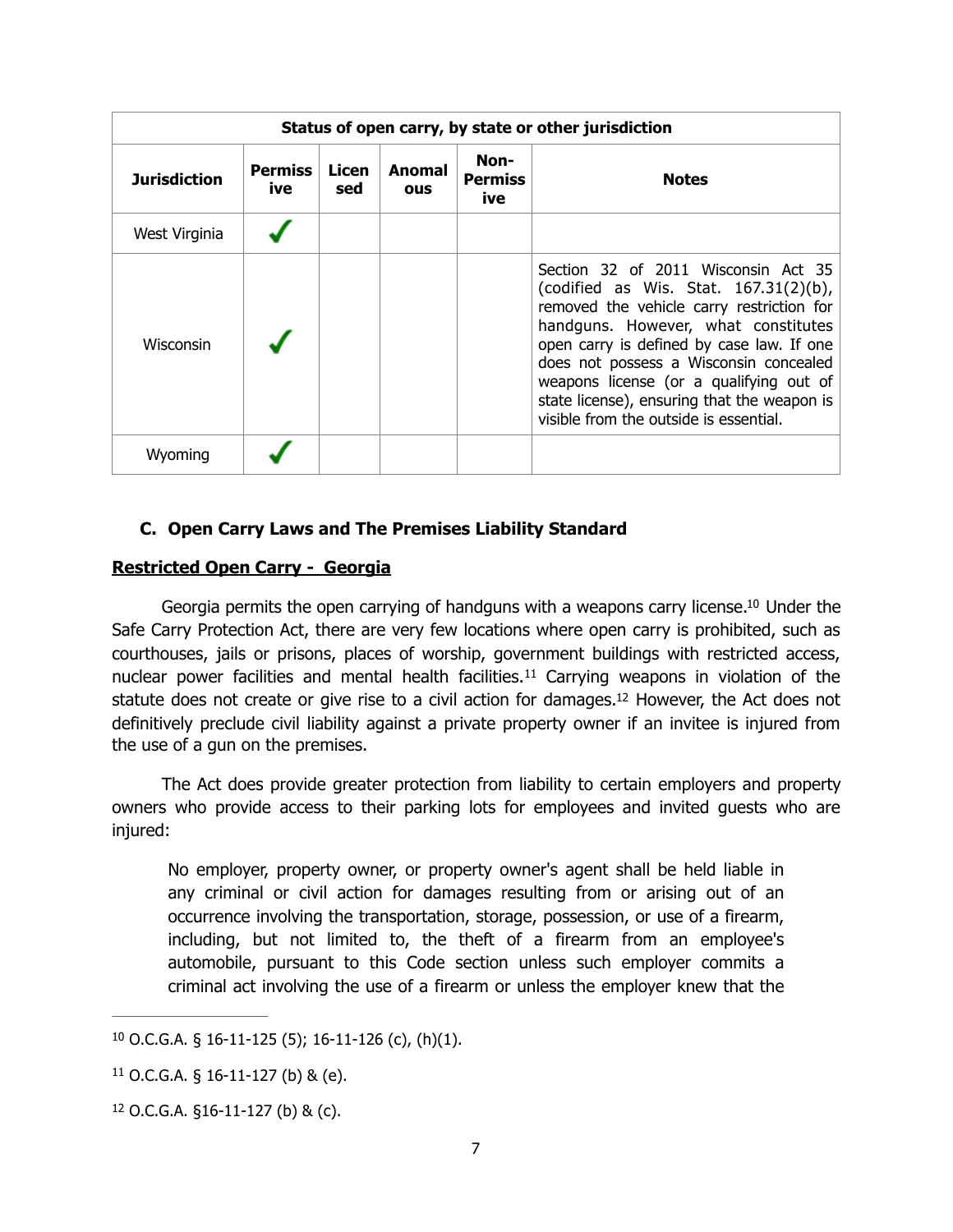<span id="page-7-10"></span><span id="page-7-9"></span>person using such firearm would commit such criminal act on the employer's premises. Nothing contained in this Code section shall create a new duty on the part of the employer, property owner, or property owner's agent. An employee at will shall have no greater interest in employment created by this Code section and shall remain an employee at will.<sup>[13](#page-7-0)</sup>

The Act also allows certain property owners to decide whether to allow possession on their premises. For example, private property owners or persons in legal control of private property through a lease, rental agreement, licensing agreement, contract, or any other agreement to control access to such private property shall have the right to exclude or eject a person who is in possession of a gun from their private property.[14](#page-7-1) 

<span id="page-7-12"></span><span id="page-7-11"></span>In general, Georgia premises liability laws impose upon an owner or occupier of land the duty to exercise ordinary care to keep its premises safe.[15](#page-7-2) However, a property owner is not an insurer of an invitee's safety, and an owner's duty to exercise ordinary care to protect invitees against third-party criminal attacks extends only to reasonably foreseeable criminal acts[.](#page-7-3)<sup>[16](#page-7-3)</sup> "If the owner has reason to anticipate a criminal act, he or she then has a duty to exercise ordinary care to guard against injury from dangerous characters.["](#page-7-4)<sup>[17](#page-7-4)</sup>

<span id="page-7-14"></span><span id="page-7-13"></span> To be deemed as reasonably foreseeable, the event must be "substantially similar in type to the previous criminal activities occurring on or near the premises," thus giving rise to ordinaryprecautions to protect and prevent the risk posed by the activity.<sup>[18](#page-7-5)</sup> The determination requires an inquiry comparing the likeness, proximity and other relationship between prior criminal activities and the crime in question as to: location, nature and extent of the criminal activities[.](#page-7-6)<sup>[19](#page-7-6)</sup> The prior incidents must be sufficient to attract the owner's attention to the dangerous condition, but need not be identical to the crime in question[.](#page-7-7)<sup>[20](#page-7-7)</sup> It is not a question whether a gun was used in prior incidents, but whether the prior crimes should have put an ordinarily prudent person on notice that the invitees were facing increased risks.<sup>21</sup>

#### <span id="page-7-17"></span><span id="page-7-16"></span><span id="page-7-15"></span>**Unrestricted Open Carry - Wisconsin**

<span id="page-7-1"></span><sup>[14](#page-7-10)</sup> O.C.G.A. § 16-11-126 (d) and § 16-11-127 (c).

```
15 O.C.G.A. § 51-3-1.
```
- <span id="page-7-3"></span><sup>[16](#page-7-12)</sup> See Vega v. La Movida, Inc., 294 Ga. App. 311, 312 (1) (a) (670 S.E.2d 116) (2008).
- <span id="page-7-4"></span><sup>[17](#page-7-13)</sup> Woods v. Kim, 207 Ga. App. 910 (1993), quoting Lau's Corp. v. Haskins, 261 Ga. 491, 492 (1991).
- <span id="page-7-5"></span> $18$  Vega, supra, 294 Ga. App. at 312 (1) (a).
- <span id="page-7-6"></span> $19$  See id. at 313 (1) (a).
- <span id="page-7-7"></span> $20$  Id.

<span id="page-7-8"></span> $21$  See Matt v. Days Inns of America, Inc., 212 Ga. App. 792, 794 (1994).

<span id="page-7-0"></span> $13$  O.C.G.A. § 16-11-135 (e).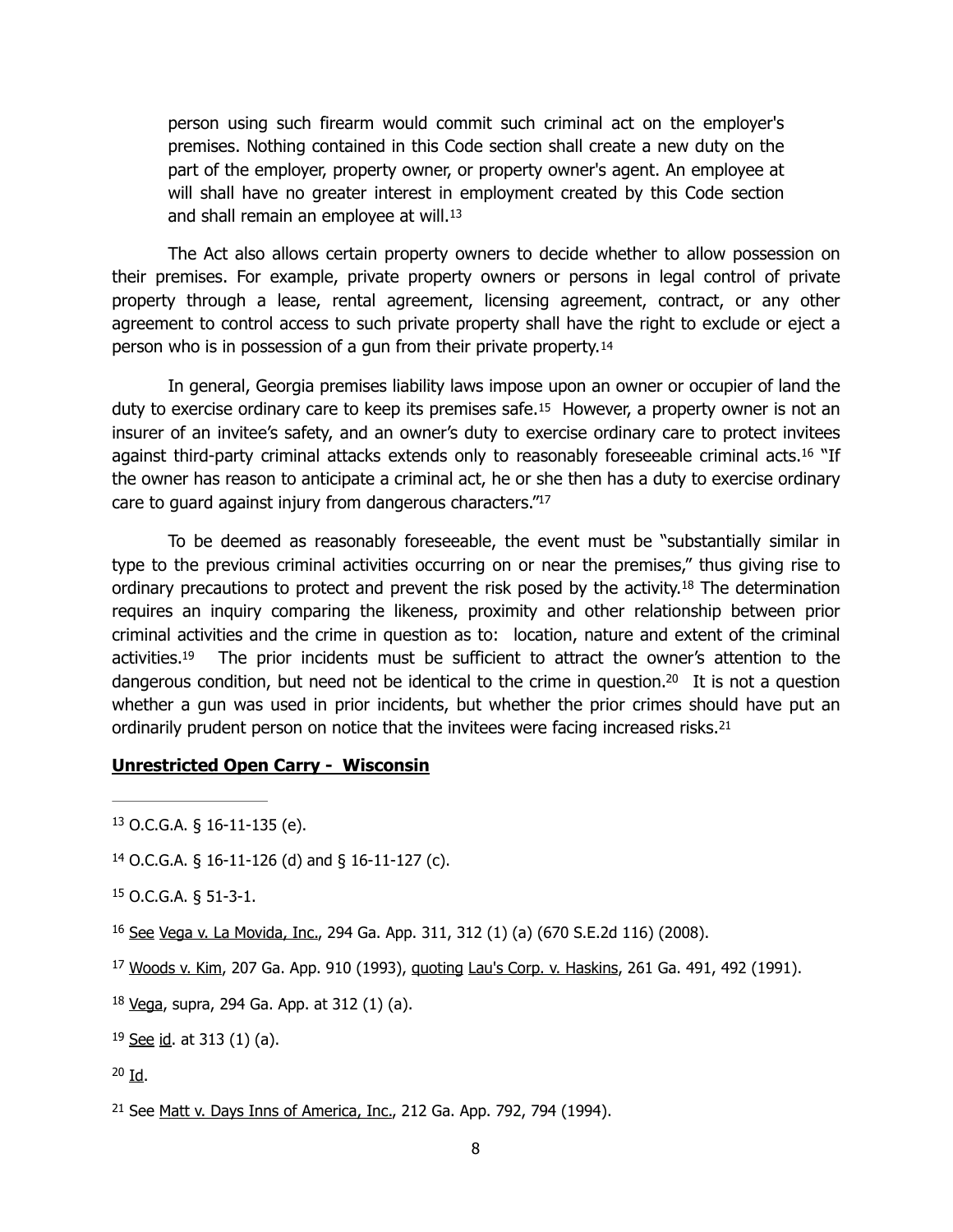<span id="page-8-10"></span><span id="page-8-9"></span>Wisconsin is considered one of the most unrestricted open carry states. Under Wisconsin law, open carry follows the concealed carry provisions, allowing gun owners to possess weapons in all the same locations[.](#page-8-0)<sup>[22](#page-8-0)</sup> Prohibited locations are limited to schools, police stations, prisons, jails or correctional facilities, mental health facilities, courthouses (unless the carrier is the judge or one whom the judge has specifically authorized) and airport checkpoints.<sup>[23](#page-8-1)</sup> However, even the locations where carrying is prohibited have exceptions, i.e. an unloaded firearm secured in a vehicle is permitted on school property.[24](#page-8-2) The carrying of a weapon whether concealed or open is expressly excluded from the definition of disorderly conduct.<sup>[25](#page-8-3)</sup> Unloaded firearms and/or handguns may be carried in a motor vehicle[.26](#page-8-4) Local jurisdictions are not permitted to enact ordinances that contradict or limit the state's open carry laws.

<span id="page-8-11"></span>Notwithstanding the expanded carrying laws, Wisconsin permits owners and occupants of property to prohibit individuals from carrying a firearm in or on the property.[27](#page-8-5) A person may be subject to a Class B forfeiture if he or she carries a firearm on the property after being notified not to remain on the property. [28](#page-8-6)

Wisconsin law also protects from liability those owners that do not prohibit customers from carrying weapons on their premises:

<span id="page-8-17"></span><span id="page-8-16"></span><span id="page-8-15"></span><span id="page-8-14"></span><span id="page-8-13"></span><span id="page-8-12"></span>a person who does not prohibit an individual from carrying a concealed weapon on property that the person owns or occupies is immune from any liability arising from his or her decision. An employer who does not prohibit one or more employees from carrying a concealed weapon is immune from any liability arising from that decision[.](#page-8-7)<sup>[29](#page-8-7)</sup>

Although not deemed an insurer of the customer's safety, an owner in Wisconsin has a duty to exercise ordinary care to protect members of the public while they are on the premises frominjuries caused by the accidental, negligent, or intentional acts of third persons.<sup>[30](#page-8-8)</sup> A owner will be subject to liability if the owner by the exercise of reasonable care could have discovered

<span id="page-8-3"></span><sup>[25](#page-8-12)</sup> Wis. Stat. § 947.01; Open Carry of Firearms and Wisconsin's Disorderly Conduct Statute, Wis. Stat. § 947.01: Advisory Memorandum.

<span id="page-8-4"></span>Wis. Stat. § 167.31. [26](#page-8-13)

<span id="page-8-5"></span> $27$  Wis. Stat. §§ 943.13(1m)(b); 175.60(1)(aq).

<span id="page-8-6"></span> $28$  Id.

<span id="page-8-7"></span><sup>[29](#page-8-16)</sup> Wis. Stat. §175.60(21)(b),(c)

<span id="page-8-0"></span>Wis. Stat. § 947.01. [22](#page-8-9)

<span id="page-8-1"></span><sup>&</sup>lt;sup>[23](#page-8-10)</sup> Wis. Stat. § 175.60(16); § 948.605(2).

<span id="page-8-2"></span>Wis. Stat. § 948.605(2). [24](#page-8-11)

<span id="page-8-8"></span> $30$  Delvaux v. Vanden Langenberg, 130 Wis. 2d 464, 484 (1986) (citations omitted).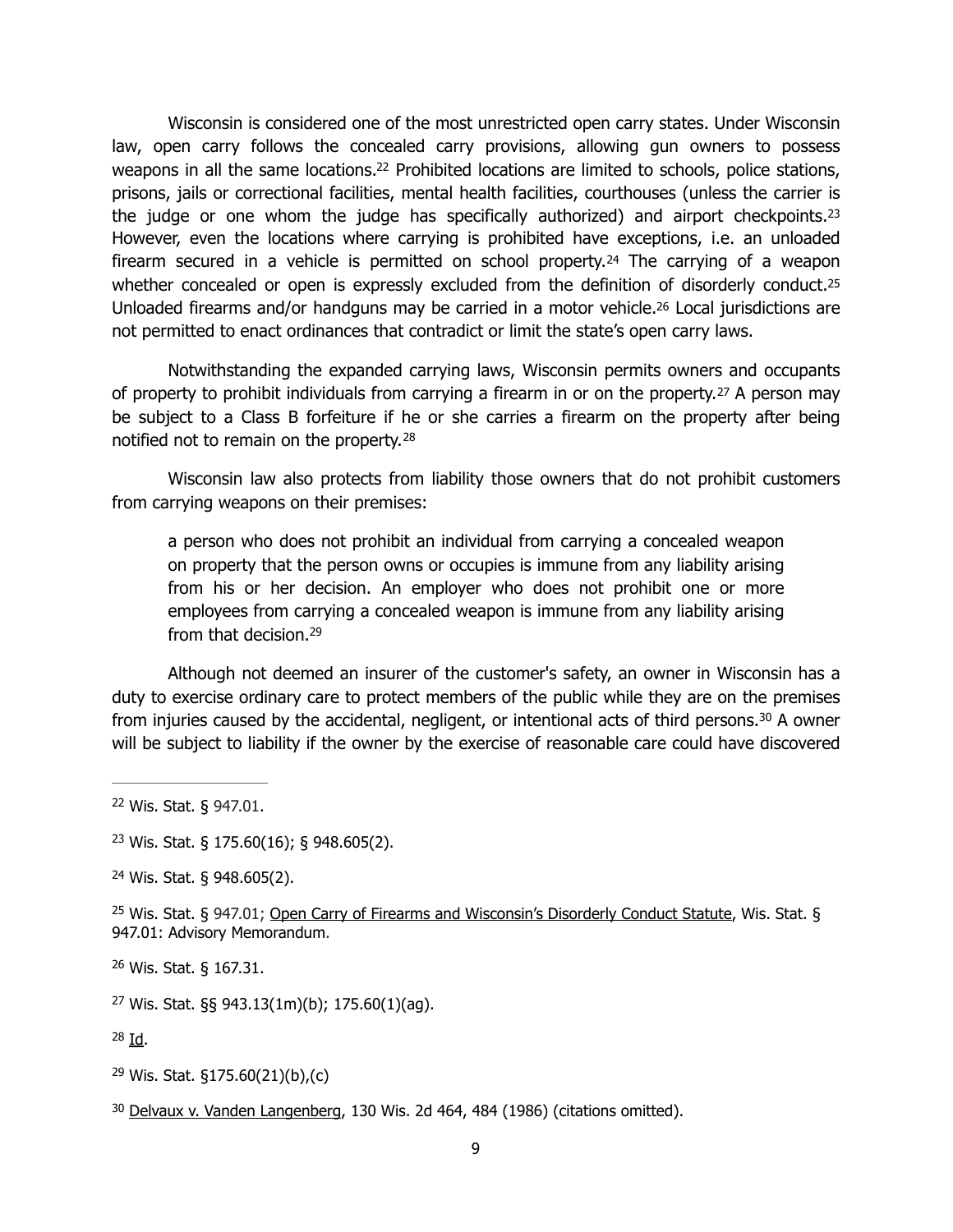that such acts are being done or are about to be done, and could have protected the members of the public by controlling the conduct of the third persons, or by giving a warning adequate to enable them to avoid harm[.](#page-9-0)<sup>[31](#page-9-0)</sup>

Once a legal duty has been imposed, the "standard of care" to be exercised is defined as follows:

<span id="page-9-6"></span>"the degree of care, which the great mass of mankind ordinarily exercises under the same or similar circumstances. A person fails to exercise ordinary care when, without intending to do any wrong, he does an act or omits a precaution under circumstances in which a person of ordinary intelligence and prudence ought reasonably to foresee that such act or omission will subject him or his property, or the person or property of another to an unreasonable risk of injury or damage.["32](#page-9-1)

Wisconsin courts have held that even where the chain of causation is complete and direct, recovery may sometimes be denied on the following public policy reasons:

<span id="page-9-7"></span> (1) The injury is too remote from the negligence; or (2) the injury is too wholly out of proportion to the culpability of the negligent tort-feasor; or (3) in retrospect it appears too highly extraordinary that the negligence should have brought about the harm; or (4) because allowance of recovery would place too unreasonable a burden on the negligent tort-feasor; or (5) because allowance of recovery would be too likely to open the way for fraudulent claims; or (6) allowance of recovery would enter a field that has no sensible or just stopping point.["](#page-9-2)[33](#page-9-2)

## <span id="page-9-8"></span>**Prohibited Open Carry - California**

<span id="page-9-10"></span><span id="page-9-9"></span>Except in rural, unincorporated areas of the state, California prohibits open carrying of weapons[.](#page-9-3) $34$  Open carry permits are issued only in counties with a population of less than 200,000 persons. Drivers and/or owners of motor vehicles are strictly prohibited from allowing a person to open carry an unloaded handgun into the motor vehicle[.35](#page-9-4) Violation of these code provisions can result in felony conviction and/or felony enhancement[.36](#page-9-5)

- <span id="page-9-3"></span>[34](#page-9-9) Cal. Pen. Code § § 25850, 26350
- <span id="page-9-4"></span> $35$  Cal. Pen. Code § 17512.
- <span id="page-9-5"></span>Cal. Pen. Code § § 25400, 25850, 26350. [36](#page-9-11)

<span id="page-9-11"></span><span id="page-9-0"></span>[<sup>31</sup>](#page-9-6) Peters v. Holiday Inn, Inc., 89 Wis. 2d 115 (1979).

<span id="page-9-1"></span> $32$  Id.

<span id="page-9-2"></span>[<sup>33</sup>](#page-9-8) Coffey v. Milwaukee, 74 Wis. 2d 526, 541 (1976).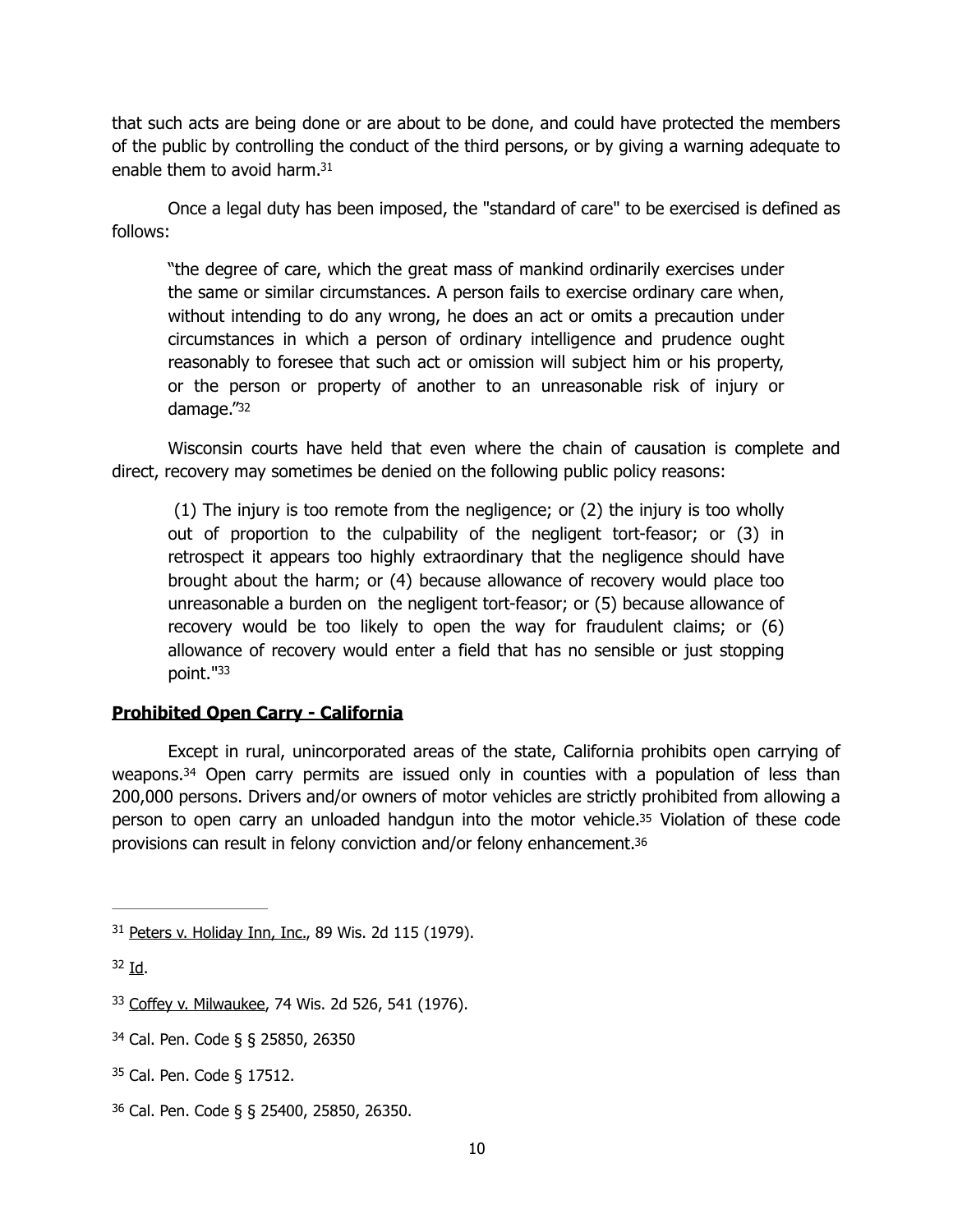Under California code, everyone is responsible, not only for the result of his or her willful acts, but also for an injury occasioned to another by his or her want of ordinary care or skill in the management of his or her property or person, except so far as the latter has, willfully or by want of ordinary care, brought the injury upon himself or herself.<sup>37</sup>

<span id="page-10-8"></span><span id="page-10-7"></span> California courts recognize the "no-duty-to-protect" rule, which protects owners from a general duty to act and protect others from the harmful conduct of third parties[.38](#page-10-1) This rule is limited by the special relationship exception in which a duty to maintain the safety of premises arises from the "special relationship" an owner shares with its invitees, customers, and tenants".[39](#page-10-2) For example, an owner who serves intoxicating drinks to customers on the premises is required to exercise reasonable care to protect those customers from injury caused by others on the premises[.40](#page-10-3) Likewise, if a restaurant owner

<span id="page-10-13"></span><span id="page-10-12"></span><span id="page-10-11"></span><span id="page-10-10"></span><span id="page-10-9"></span>The Supreme Court of California applies a balancing approach in determining the scope of this duty[.](#page-10-4)<sup>[41](#page-10-4)</sup> An owner's duty is determined "in part  $[by]$  balancing the foreseeability of the harmagainst the burden of the duty to be imposed".<sup>[42](#page-10-5)</sup> Foreseeability is usually shown by a history of prior criminal incidents, but not necessarily prior nearly identical criminal incidents[.](#page-10-6)<sup>[43](#page-10-6)</sup>

<span id="page-10-0"></span>[<sup>37</sup>](#page-10-7) Cal. Civ. Code § 1714 (a)

<span id="page-10-1"></span>[<sup>38</sup>](#page-10-8) Delgado v. Trax Bar & Grill, 36 Cal 4th 224, 225 (1993).

<span id="page-10-2"></span><sup>&</sup>lt;sup>[39](#page-10-9)</sup> Id. at 229, 234 - 241.

<span id="page-10-3"></span> $40$  Id. at 241.

<span id="page-10-4"></span><sup>&</sup>lt;sup>[41](#page-10-11)</sup> See Ann M. v. Pacific Plaza Shopping Ctr., 6 Cal. 4th 666 (1993).

<span id="page-10-5"></span><sup>&</sup>lt;sup>[42](#page-10-12)</sup> Isaacs v. Huntington Memorial Hospital, 38 Cal. 3d 112, 125 (1985).

<span id="page-10-6"></span>[<sup>43</sup>](#page-10-13) Delgado, 36 Cal. 4th at 236-240 (1993).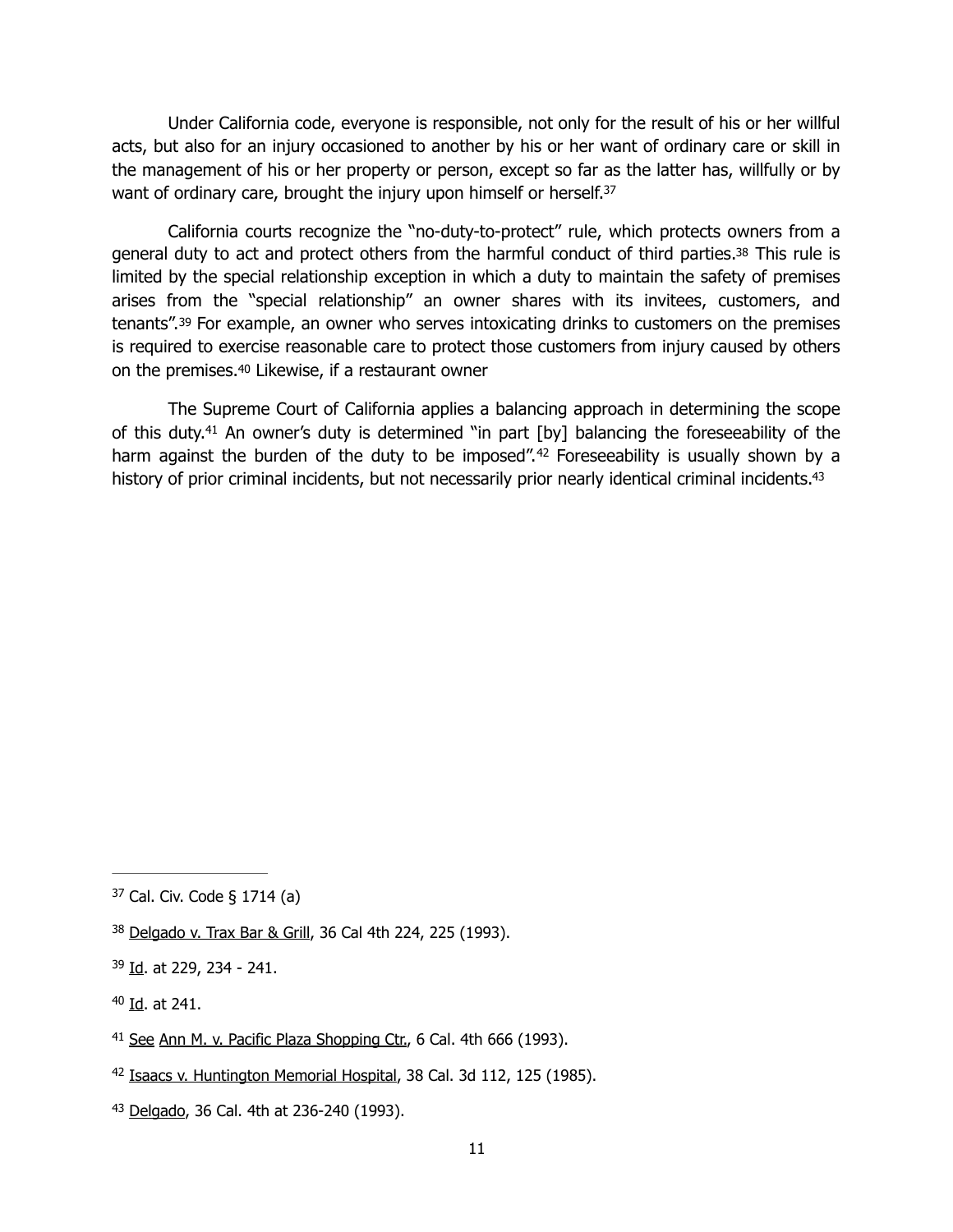## **D. Questions for Owners to Consider in the Context of the Open Carry Laws**

 1. If an owner allows guns on the premises, and has knowledge that customers have guns in their possession, is the owner on notice of a foreseeable risk of harm?

In almost all jurisdictions, in order for a business to be liable for the harm caused by a third party carrying a gun, a plaintiff must prove foreseeability. This inquiry looks at an owner's knowledge of circumstances that might give rise to the crime that resulted in injury.

## **Restricted Open Carry**

<span id="page-11-7"></span><span id="page-11-6"></span>An owner's awareness of guns on the premises does not appear to substantially change the legal analysis and standard for determining the issue of foreseeability. For example, addressing this issue in Fowler v. Robertson, the Georgia Court of Appeals applied the same standard, ruling that "[i]n the absence of evidence that similar criminal activities had occurred at the premises during the recent past, the owner will not be deemed as having anticipatory knowledgesufficient to raise a question of liability for an unexpected incident.<sup>[44](#page-11-0)</sup> Citing Hewett  $v$ . First Nat. Bank of Atlanta, the court reasoned "[t]he fact that guns were in the store is no different than having armed guards in a bank[.](#page-11-1)<sup>[45](#page-11-1)</sup> In a similar case where a bank messenger was assaulted and killed in the bank, the fact that guards were present did not change the fact that the bank could not foresee nor reasonably expect that a robbery would take place upon its premises."<sup>46</sup>See, e.g. Roberts v. Wal-Mart Stores, Inc., (owner was not liable for shooting of a child in its store; although there was evidence that BB guns had been removed from their packages, there was no evidence that anyone had ever loaded a gun with BBs and shot someone)[.](#page-11-3)<sup>[47](#page-11-3)</sup>

<span id="page-11-10"></span><span id="page-11-9"></span><span id="page-11-8"></span>However, in DiCosola v. Kay, the Boy Scouts of America were held liable when a camper was injured by a loaded handgun that was kept in the living quarters of a camp counselor[.](#page-11-4)<sup>[48](#page-11-4)</sup> The New Jersey Supreme Court noted that because the Boy Scouts knew that the counselor kept the guns on the premises, and the mere presence of the guns was dangerous, it was foreseeable that a gun injury would take place.[49](#page-11-5) 

#### <span id="page-11-11"></span>**Unrestricted Open Carry**

In Wisconsin, to establish a duty, the harm in question must be reasonably foreseen as probable by a person of ordinary prudence under the circumstances if conduct resulting in such

<span id="page-11-2"></span> $46$  Id.

<span id="page-11-0"></span>[<sup>44</sup>](#page-11-6) 178 Ga. App. 703, 705 (1986).

<span id="page-11-1"></span>[<sup>45</sup>](#page-11-7) 155 Ga. App. 773 (1980).

<span id="page-11-3"></span> <sup>287</sup> Ga. App. 316, 319 (2007). [47](#page-11-9)

<span id="page-11-4"></span> <sup>450</sup> A.2d 508 (N.J. 1982). [48](#page-11-10)

<span id="page-11-5"></span> $49$  Id.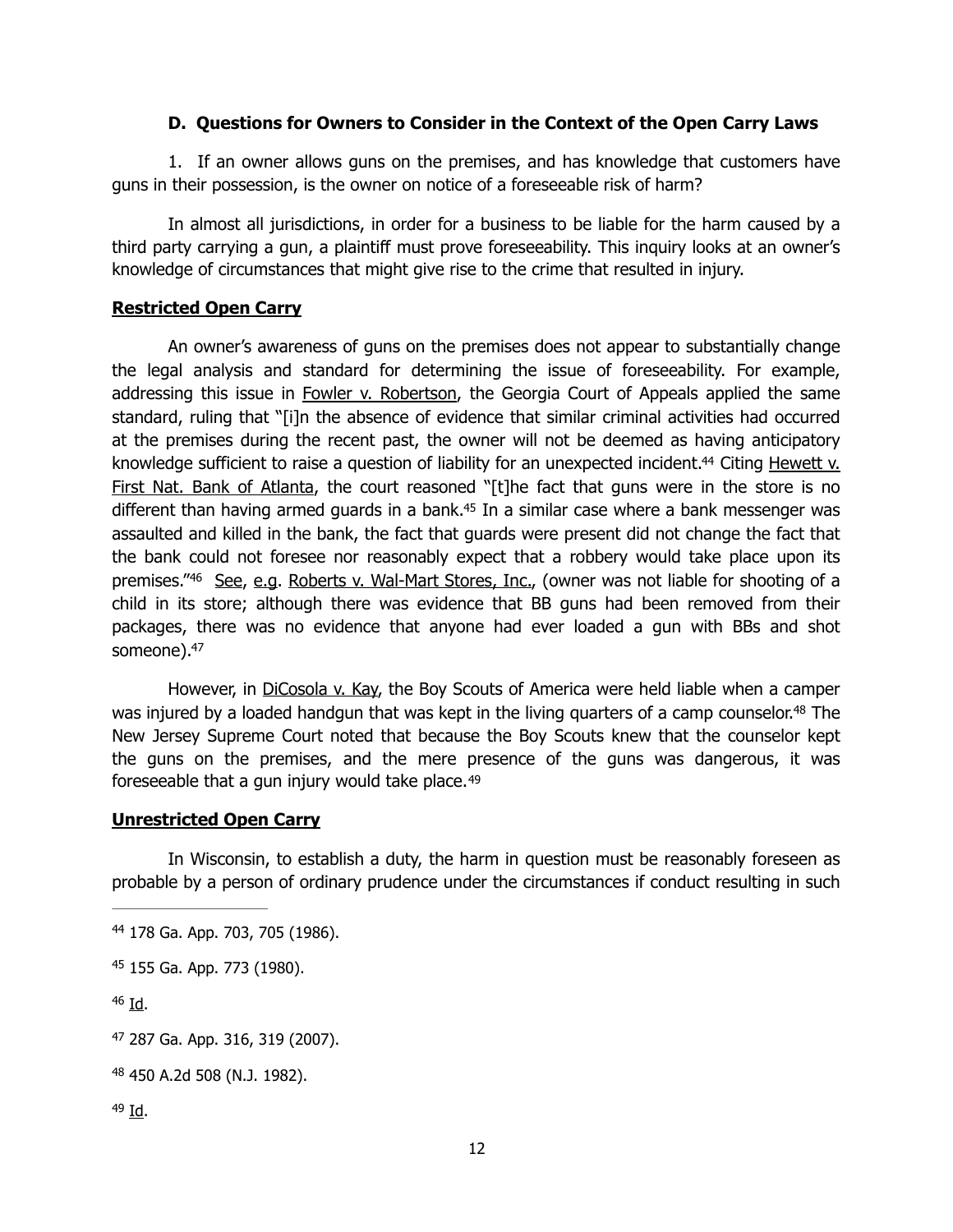<span id="page-12-10"></span><span id="page-12-9"></span>harm constitutes negligence.  $50$  The duty to use due care arises from probabilities rather than from bare possibilities of injury.[51](#page-12-1)

<span id="page-12-11"></span>In Estate of Becker v. Olson, the Wisconsin Court held that when a homeowner allowed her boyfriend, a violent person, to keep a sawed-off shotgun in her house, she foreseeably created an unreasonable risk of harm to others[.](#page-12-2)<sup>[52](#page-12-2)</sup> The owner's failure to insist that on removal of the sawed-off shotgun from her home, thus giving the shooter easy access to a deadly weapon, was a cause of death[.](#page-12-3)<sup>[53](#page-12-3)</sup> However, because the court found that "the link between the homeowner's negligence and the death was too attenuated, it declined to impose liability on public policy grounds". [54](#page-12-4)

## <span id="page-12-13"></span><span id="page-12-12"></span>**Prohibited Open Carry**

In California, the standard is a balancing test with full recognition that an owner is not an insurer of the safety of customers. The obligation to customers is limited to the exercise of reasonable care and the owner is liable only for negligence in receiving or harboring guests with known violent or vicious propensities.<sup>55</sup> Furthermore, knowledge that a certain danger exists does not rise to the level of knowledge necessary for negligence[.56](#page-12-6)

<span id="page-12-16"></span><span id="page-12-15"></span><span id="page-12-14"></span>In an action brought against a fast-food restaurant arising out of a shooting at the restaurant, a California appellate court found that the restaurant had no duty to protect against the kind of criminal activity at issue in the case.[57](#page-12-7) The court held that the duty to protect customers from reasonably anticipated criminal conduct of unknown third parties did not include the unprecedented conduct because it was so remote and unexpected that, as a matter of law, a failure to provide security did not cause it.[58](#page-12-8)

<span id="page-12-17"></span> 2. If a customer knows that guns are on the premises, does the owner automatically considered as having superior knowledge of the risk?

## **Restricted Open Carry**

<span id="page-12-6"></span><sup>[56](#page-12-15)</sup> Di Muro v. Masterson Trusafe Steel Scaffold Co., 193 Cal App 2d 784 (1961).

<span id="page-12-8"></span> $58$  Id.

<span id="page-12-0"></span><sup>&</sup>lt;sup>[50](#page-12-9)</sup> Coffey v. City of Milwaukee, 74 Wis.2d 526, 537 (1976)

<span id="page-12-1"></span>[<sup>51</sup>](#page-12-10) Buel v. LaCrosse Transit Co., 77 Wis.2d 480, 491 (1977).

<span id="page-12-2"></span>[<sup>52</sup>](#page-12-11) 218 Wis. 2d 12 (1998).

<span id="page-12-3"></span> $53$  Id.

<span id="page-12-4"></span> $54$  Id.

<span id="page-12-5"></span>[<sup>55</sup>](#page-12-14) Saatzer v. Smith, 122 Cal App 3d 512 (1981).

<span id="page-12-7"></span>[<sup>57</sup>](#page-12-16) Lopez v. McDonald's Corp., 193 Cal App 3d 495 (1987).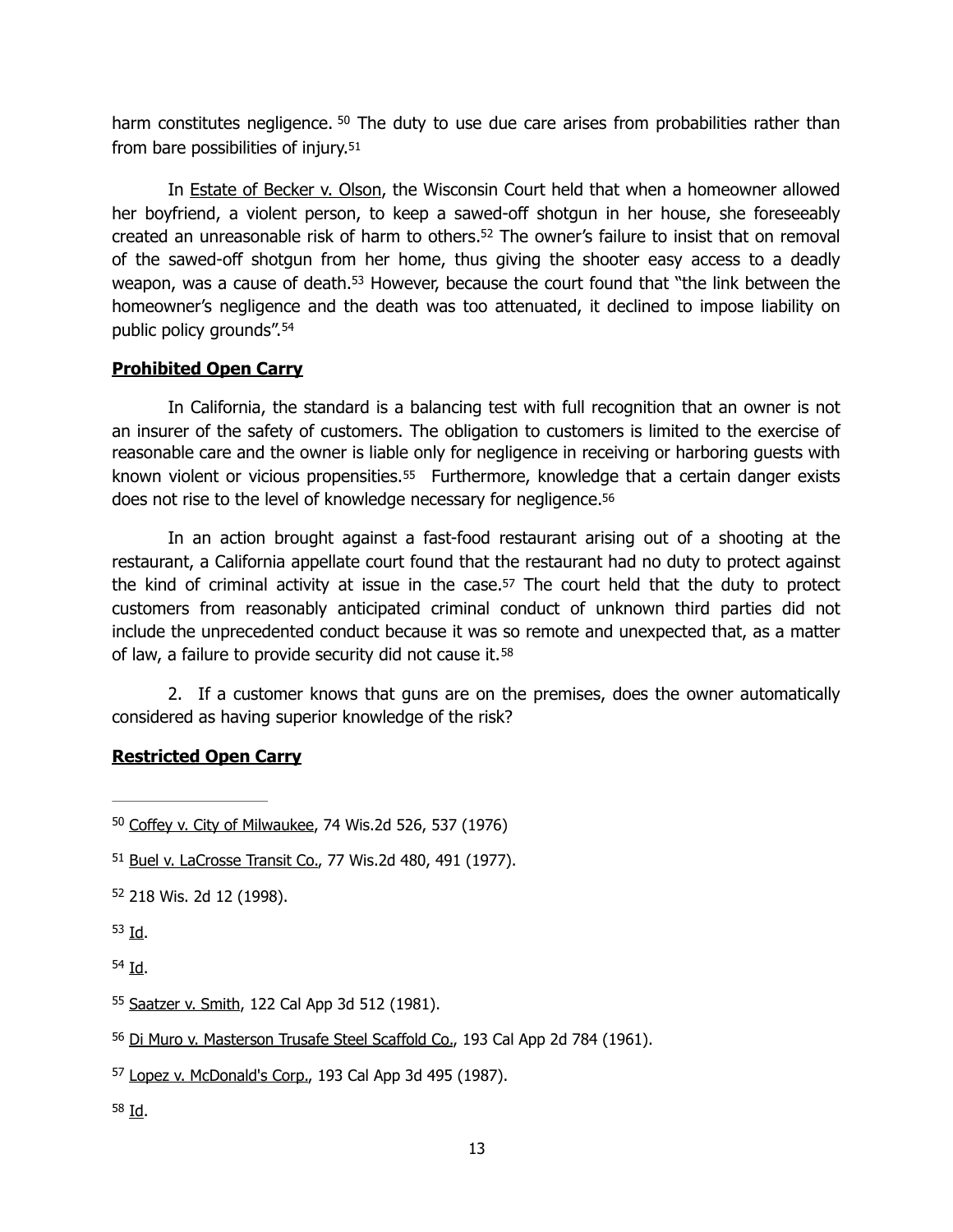"The basis of the owner's liability is his superior knowledge and if his invitee knows of the condition or hazard there is no duty on the part of the owner to warn him and there is no liability for resulting injury because the invitee has as much knowledge as the owner does and then by voluntarily acting, in view of his knowledge, assumes the risks and dangers incident to the known condition. It is when the perilous instrumentality is known to the owner or occupant and not known to the person injured that a recovery is permitted."<sup>59</sup> Thus, if an invitee is just as aware of the danger as the owner yet continues despite the knowledge, he or she assumes the risk of injury and "is therefore deemed guilty of a failure to exercise ordinary care for himself and cannot recover."[60](#page-13-1)

#### <span id="page-13-7"></span><span id="page-13-6"></span>**Unrestricted Open Carry**

In Wisconsin, landowners owe a duty of ordinary care toward all persons who come upon their property with their consent. However, the duty of ordinary care is not breached if the dangerous condition is ["](#page-13-2)open, unconcealed, and obvious."<sup>[61](#page-13-2)</sup>

#### <span id="page-13-8"></span>**Prohibited Open Carry**

<span id="page-13-9"></span> If injured person has equal, if not superior, knowledge of the dangerous condition that caused the injury, and the danger was obvious, an owner is entitled to assume that the injured person would perceive that which would be obvious to him upon the ordinary use of his own senses,and the defendant is not guilty of negligence.<sup>[62](#page-13-3)</sup> Further, one assumes the risk when he freely, voluntarily and knowingly manifests his assent to dangerous, and voluntarily exposes himself to that danger when he knows, or in exercise of ordinary care would know, that danger exists, and voluntarily places himself or remains within area of danger.<sup>63</sup>

<span id="page-13-10"></span> 3. Should owners that allow gun carry on premises provide extra security measures? And if extra security measures are provided, do they establish negligence for the owner if a customer is injured?

#### **Restricted Open Carry**

<span id="page-13-11"></span>The fact that an owner's security measures were not sufficient to prevent an injury does not establish negligence[.64](#page-13-5) Rather, to establish a negligence claim, a plaintiff has the burden to present evidence showing specifically how the owner's measures made the security situation

<span id="page-13-0"></span>[<sup>59</sup>](#page-13-6) Ramsey v. Mercer, 142 Ga. App. 827, 829 (1) (237 S.E.2d 450) (1977).

<span id="page-13-1"></span>[<sup>60</sup>](#page-13-7) Clark v. Carla Gay Dress Co., 178 Ga. App. 157, 159-160 (1986).

<span id="page-13-2"></span><sup>&</sup>lt;sup>[61](#page-13-8)</sup> Treps v. City of Racine, 73 Wis. 2d 611, 617-18, (1976).

<span id="page-13-3"></span>[<sup>62</sup>](#page-13-9) Funari v. Gravem-Inglis Baking Co., 40 Cal App 2d 25, (1940).

<span id="page-13-4"></span>[<sup>63</sup>](#page-13-10) Bazzoli v. Nance's Sanitarium, Inc., 109 Cal App 2d 232, (1952).

<span id="page-13-5"></span>[<sup>64</sup>](#page-13-11) Yearwood, supra, 316 Ga. App. at 157.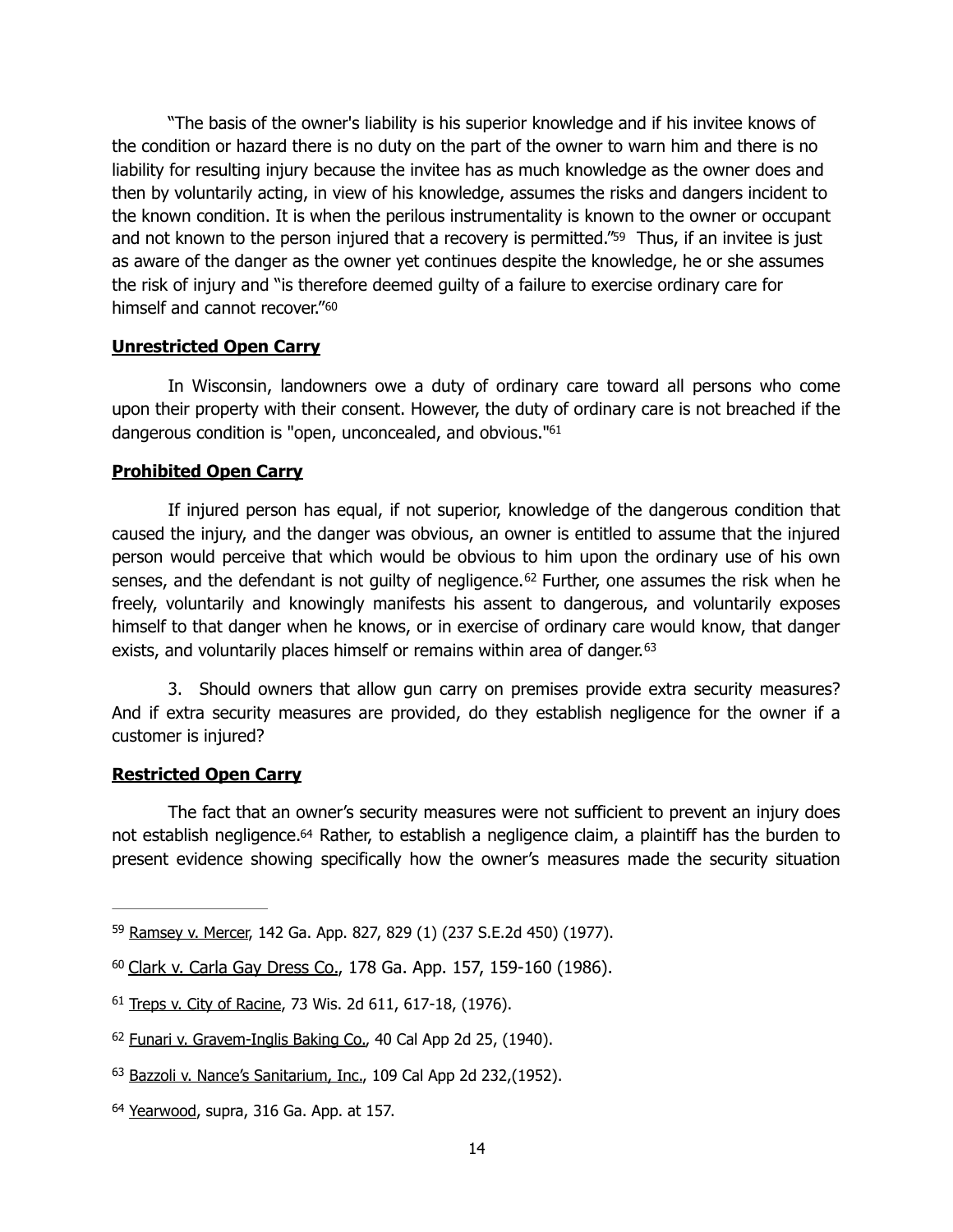<span id="page-14-6"></span>worse,or how those measures were inadequate or insufficient.<sup> $65$ </sup> If an owner undertakes to provide additional security for its premises, it must exercise diligence and consistency to avoid a potential finding of negligence.

### **Unrestricted Open Carry**

<span id="page-14-7"></span> A duty is established if it is foreseeable that an act or omission to act may cause harm to someone. In A. E. Investment v. Link Builders, Inc., the Wisconsin court found that in meeting its standard of ordinary care a hotel must provide security commensurate with the facts and circumstances that are apparent to the ordinarily prudent person. [66](#page-14-1) Thus, the standard of care in providing security will vary according to the particular circumstances and location of the business, and the necessary degree of care will vary in relation to the circumstances. Relevant factors in deciding if adequate security has been provided include: "industry standards, the community's crime rate, the extent assaultive of criminal activity in the area or in similar business enterprises, the presence of suspicious persons, and the peculiar security problems posed".<sup>67</sup>

## <span id="page-14-8"></span>**Prohibited Open Carry**

<span id="page-14-9"></span>The California Supreme court has found that "a high degree of foreseeability is required in order to find that the scope of a landlord's duty of care includes the hiring of security guards."<sup>[68](#page-14-3)</sup> In Ann M. v. Pacific Plaza Shopping Ctr, the court recognized the additional costs involved and the fact that the presence of guards does not guarantee an adequate deterrence against crime. Thus, "the requisite degree of foreseeability rarely, if ever, can be proven in the absence of prior similar incidents of violent crime on the landowner's premises. To hold otherwise would be to impose an unfair burden upon landlords and, in effect, would force landlords to become the insurers of public safety, contrary to well established policy in this state."<sup>69</sup>

<span id="page-14-11"></span><span id="page-14-10"></span> In Noble v. Los Angeles Dodgers, Inc., the court found that although an expert testified that in his opinion the stadium security was inadequate, plaintiffs offered no evidence that there were any reasonable steps defendant could have taken to prevent the assault or that inaction on the part of the defendant in any way cause their injuries[.70](#page-14-5)

<span id="page-14-4"></span> $69$  Id.

<span id="page-14-0"></span> $65$  Id.

<span id="page-14-1"></span> <sup>62</sup> Wis.2d 479, 214 N.W.2d 764 (1974). [66](#page-14-7)

<span id="page-14-2"></span> $67$  Peter v. Holiday Inns, Inc., 89 Wis.2d at 124.

<span id="page-14-3"></span>[<sup>68</sup>](#page-14-9) Ann M. v. Pacific Plaza Shopping Ctr., 25 Cal. Rptr.2d 137 at 145-46.

<span id="page-14-5"></span>[<sup>70</sup>](#page-14-11) 168 Cal App 3d 912 (1985).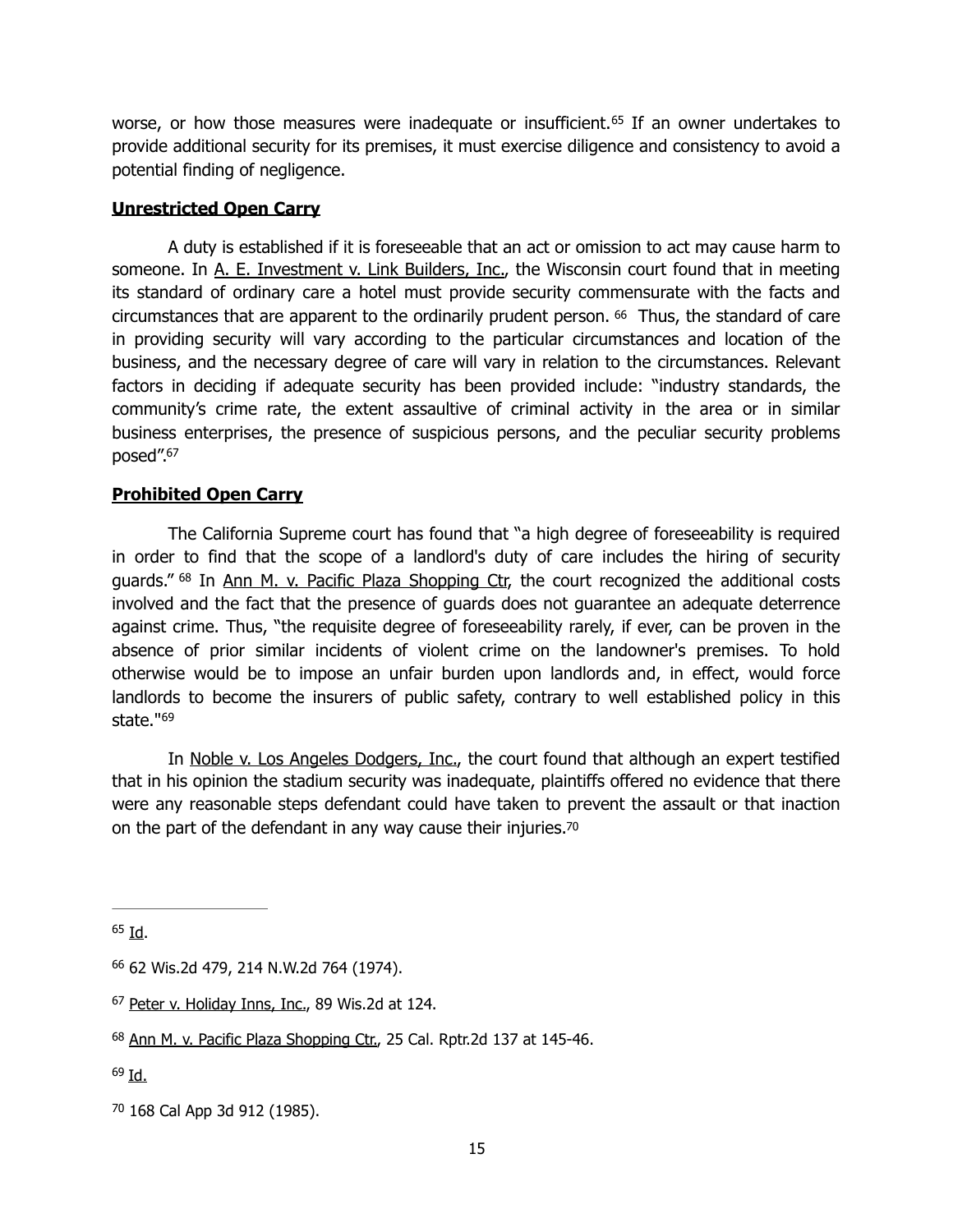4. Can a landlord be held liable for a tenant's failure to keep the premises safe from criminal activity?

## **Restricted Open Carry**

<span id="page-15-5"></span>A landlord who has relinquished possession of the premises to the tenant is not liable to thirdparties for damages arising from the tenant's negligence.<sup>[71](#page-15-0)</sup> A landlord will still be deemed to have fully parted with possession of a leased premises under OCGA § 44-7-14, even if he retains limited entry or inspection rights for landlord-related purposes. [72](#page-15-1)

#### <span id="page-15-6"></span>Unrestricted Open Carry

<span id="page-15-7"></span>In Pagelsdorf v. Safeco Ins. Co. of America, the Wisconsin court held that a landlord owes his tenant or anyone on the premises with the tenant's consent a duty to exercise ordinary care[.73](#page-15-2) However, it is unclear whether a landlord's duty extends beyond defective conditions in the leased premises. Since Pagelsdorf, there is not a case that has extended a landlord's duty of reasonable care beyond defects in the physical premises.

## **Prohibited Open Carry**

After a tenant has taken possession of the premises, a landlord is generally not subject toliability for injuries caused by a dangerous condition.<sup>[74](#page-15-3)</sup> However, California courts have imposed greater duties on landlords of premises leased for purposes that allow the public access. Courts have applied a multifactor test for the existence of a duty:

<span id="page-15-8"></span>1) the foreseeability of harm to plaintiff; 2) the degree of certainty that the plaintiff suffered injury; 3) the closeness of the connection between the defendant's conduct and the injury suffered; 4) the moral blame attached to the defendant's conduct; 5) the policy of preventing future harm; 6) the extent of the burden to the defendant and the consequences to the community of imposing a duty; and 7) the availability, cost, and prevalence of insurance for the risk involved[.](#page-15-4) [75](#page-15-4)

<span id="page-15-9"></span>Under this test, courts recently have found that commercial landowners, even when out of possession, must act reasonably toward the tenant and unknown third persons. As part of this duty, the landlord generally has a responsibility to inspect the

<span id="page-15-0"></span><sup>&</sup>lt;sup>[71](#page-15-5)</sup> See Boone, supra, 323 Ga. App. at 486-487; see also Lake v. APH Enterprises, 306 Ga. App. 317, 319 (702 SE2d 654) (2010).

<span id="page-15-1"></span>[<sup>72</sup>](#page-15-6) See Boone, 323 Ga. App. at 487; Lake, 306 Ga. App. at 319.

<span id="page-15-2"></span>[<sup>73</sup>](#page-15-7) 91 Wis. 2d 734, 745, (1979).

<span id="page-15-3"></span><sup>&</sup>lt;sup>[74](#page-15-8)</sup> Copfer v. Golden, 135 Cal. App. 2d 623, (1955).

<span id="page-15-4"></span><sup>&</sup>lt;sup>[75](#page-15-9)</sup> Rowland v. Christian, 69 Cal. 2d 108,113 (1968).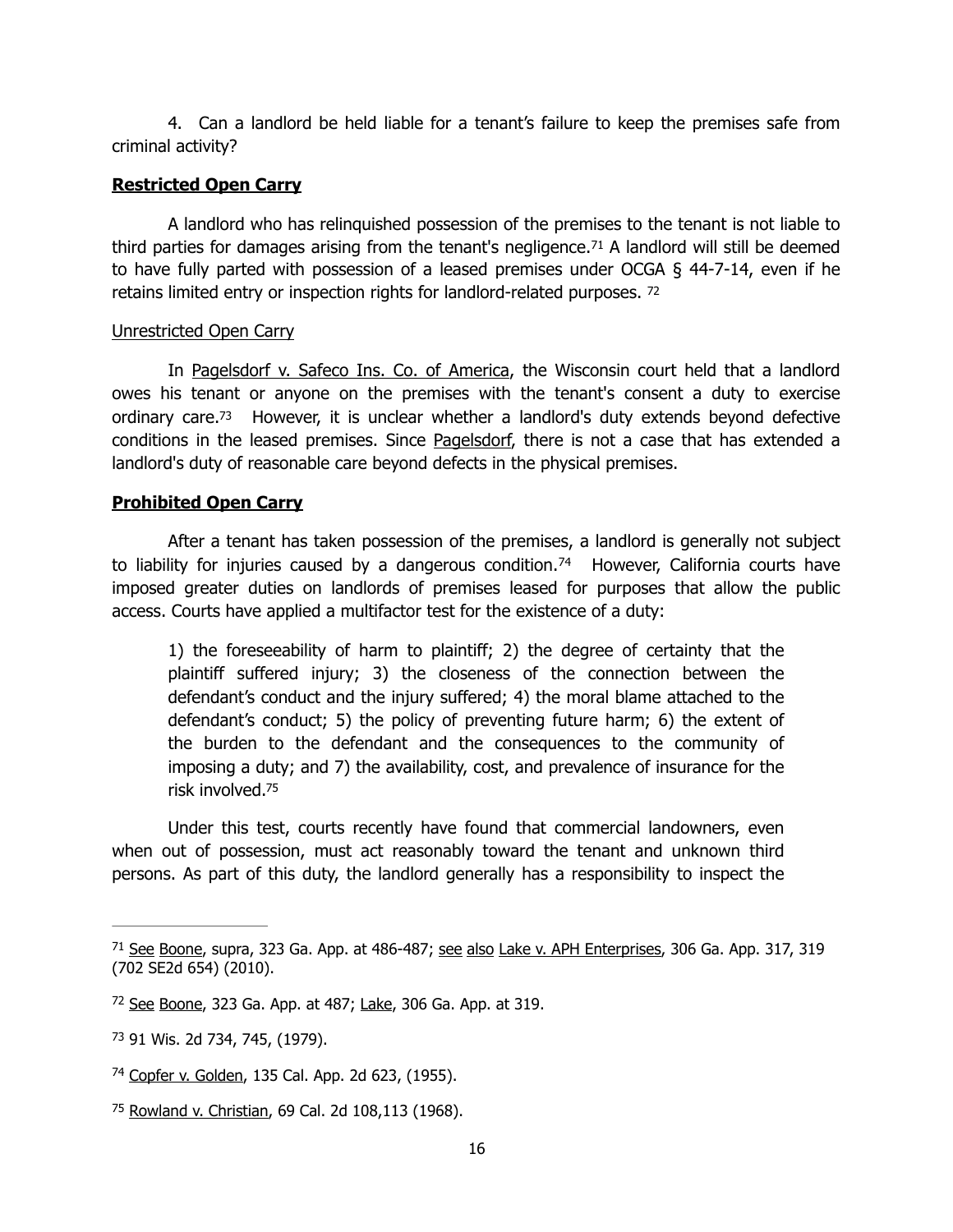<span id="page-16-7"></span><span id="page-16-6"></span>premises and ensure that they are safe for the purpose intended[.](#page-16-0)<sup>[76](#page-16-0)</sup> If a landlord knows of a danger and has a degree of control over the premises allowing the landlord to remove it, an enlightened public policy requires the imposition of a duty of ordinary care.<sup>77</sup>However, in Leakes v. Shamoun, the court found that "in giving up possession of the premises to the tenant who ran the arcade, the owner necessarily gave up his ability to control conditions existing on his land and thus did not have direct control over [a] security quard".<sup>78</sup>

<span id="page-16-8"></span> 5. Should the carrying of weapons and the applicable circumstances be addressed in the lease?

To the extent that a landlord or a tenant could be held liable for an incident involving guns on the premises, there are issues to consider that address the weapons carry election in the lease:

 (a) Between the landlord and the tenant, which party should be vested with the authority to decide whether guns will be allowed on the premises?

<span id="page-16-10"></span><span id="page-16-9"></span>This is one area rarely addressed in lease agreements. However, some states have restrictions on landlords, and other states do not address it at all. In Tennessee, "under the general principles of contract law, a tenant can contractually agree to give up rights as long as the waiver is not unconscionable or in violation of a statute"[.](#page-16-3)<sup>[79](#page-16-3)</sup> A 2009 legal opinion by Tennessee Attorney General Bob Cooper addressed the question: "Can a landlord prohibit tenants who possess valid handgun carry permits from possessing firearms in the apartment if the tenant has a permit issued by the State?" The opinion states: "A landlord can prohibit tenants, including those who hold handgun carry permits, from possessing firearms with lease premises. Such a prohibition may be imposed through a clause in the lease.["](#page-16-4) $80$  However, Minnesota statutes provide: "A landlord may not restrict the lawful carry or possession of firearmsby tenants or their guests".<sup>[81](#page-16-5)</sup> In Virginia, the restriction is only on landlords of residential housing. The Virginia statute states "A rental agreement shall not contain provisions that the tenants agrees […] to a prohibition or restriction of any lawful possession of a firearms within individual dwelling units."

<span id="page-16-11"></span><span id="page-16-0"></span><sup>&</sup>lt;sup>[76](#page-16-6)</sup> Portillo v. Aiassa, 27 Cal. App. 4th 1128 (1994).

<span id="page-16-1"></span><sup>&</sup>lt;sup>[77](#page-16-7)</sup> Uccello v. Laudenslayer, 44 Cal. App. 3d 504 (1975).

<span id="page-16-2"></span><sup>&</sup>lt;sup>[78](#page-16-8)</sup> Leakes v. Shamoun, 187 Cal. App. 3d 772 (1986).

<span id="page-16-3"></span>[<sup>79</sup>](#page-16-9) Tenn. Code Ann. § 66-28-204.

<span id="page-16-4"></span>[<sup>80</sup>](#page-16-10) Attorney General Opinion October 26, 2009,"Firearms, Vehicle Towing, Guests, and Security Deposits of Leased Property,<http://attorneygeneral.tn.gov/op/2009/t9content.html>

<span id="page-16-5"></span> $81$  Minn. Stat. § 624.714 (17)(e).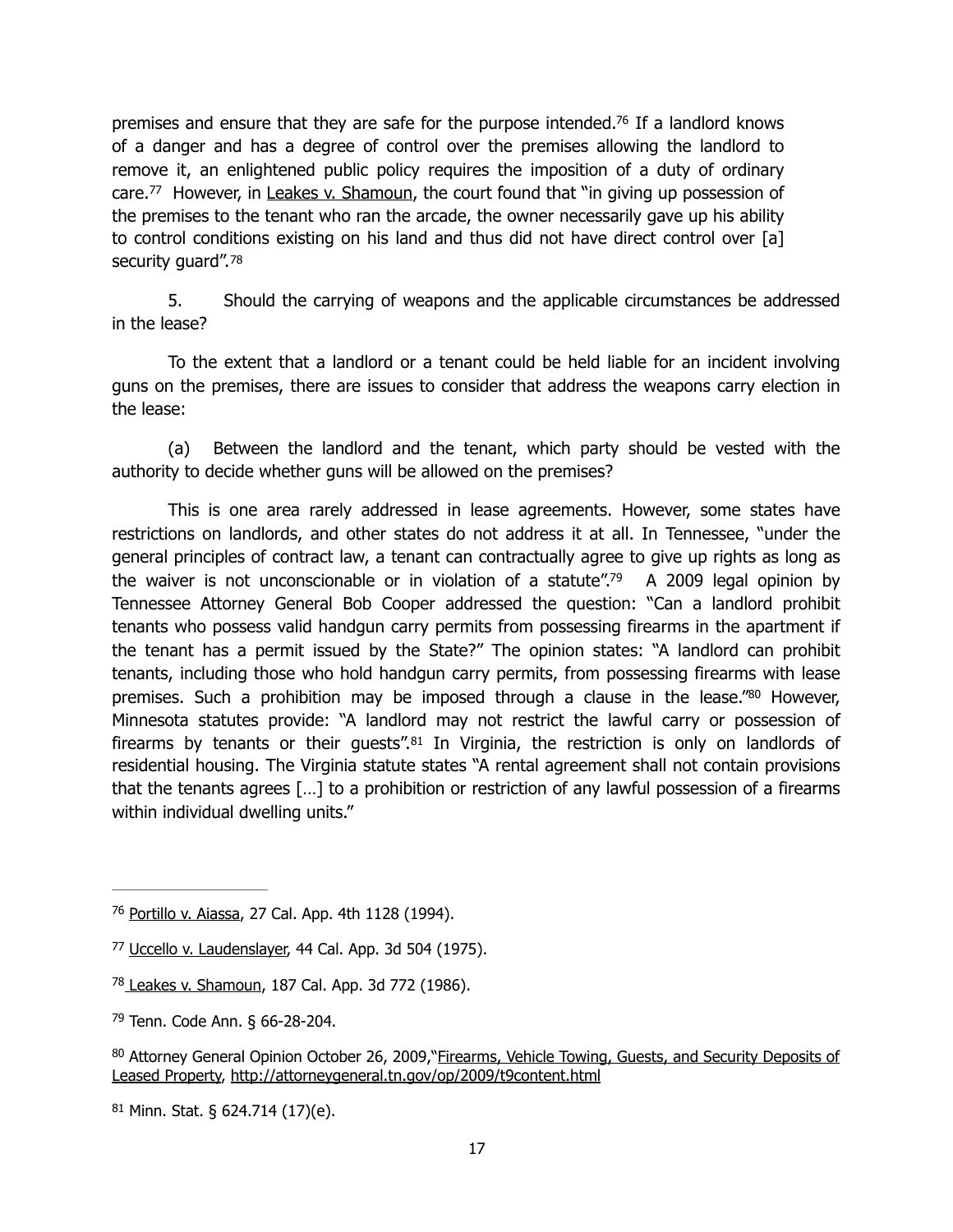(b) If the tenant makes the decision to allow guns on the premises, can the landlord require the tenant to provide additional protections such as:

• Implementation of additional security measures?

 $\circ$  As discussed above the implementation of security measure depends upon foreseeability of future harm. However, a landlord can create a contractual obligation for added security measures. In doing so the landlord should take into account what would be considered adequate security looking at the factors that would help prevent a premise liability claim. These factors include: lighting, fencing, security camera, security guards and the size of the property.

• Increase in its insurance coverage for bodily injury and property damage?

 $\circ$  Since landlords have a certain amount of responsibility to ensure the safety of their tenants and invitees, landlords should consider the option of requiring tenants with firearms to obtain gun liability insurance, to protect themselves against lawsuits and legal liability in the event an accident or other tragedy takes place.

 (c) Can the landlord include a provision in the lease that revokes an election allowing guns on the premises if multiple incidents of violence occur during the term of the lease?

 In states that allow provisions banning gun carry on the premises, these provisions appear to be enforceable. Given foreseeability standards, it would be prudent in the states that allow these types of lease terms to include them. Once it becomes openly known that violent incidents occur on the premises, a landlord could possibly be liable for failure to use reasonable care. This risk raises additional questions to consider:

• How many incidents of violence would justify a finding that the tenant has failed to keep the premises safe such that there may be a revocation of the gun carry authorization or the termination of the lease?

<span id="page-17-3"></span><span id="page-17-2"></span>o In Atamian v. Supermarkets General Corp., the court held that evidence of five assaults on the premises, shortly before the attack on the plaintiff, was sufficient to give rise to a duty in the defendants to offer protection to its customers.[82](#page-17-0) Although the court conceded that doubt remained "as to the precise number, kind and location of criminal acts necessary to give rise to the proposed duty . . . it need only be said that evidence of five similar occurrences on the defendant's premises . . . was sufficient to give rise to the proposed duty.["83](#page-17-1)

<span id="page-17-1"></span><span id="page-17-0"></span>[<sup>82</sup>](#page-17-2) 146 N.J. Super. 149 (1976).